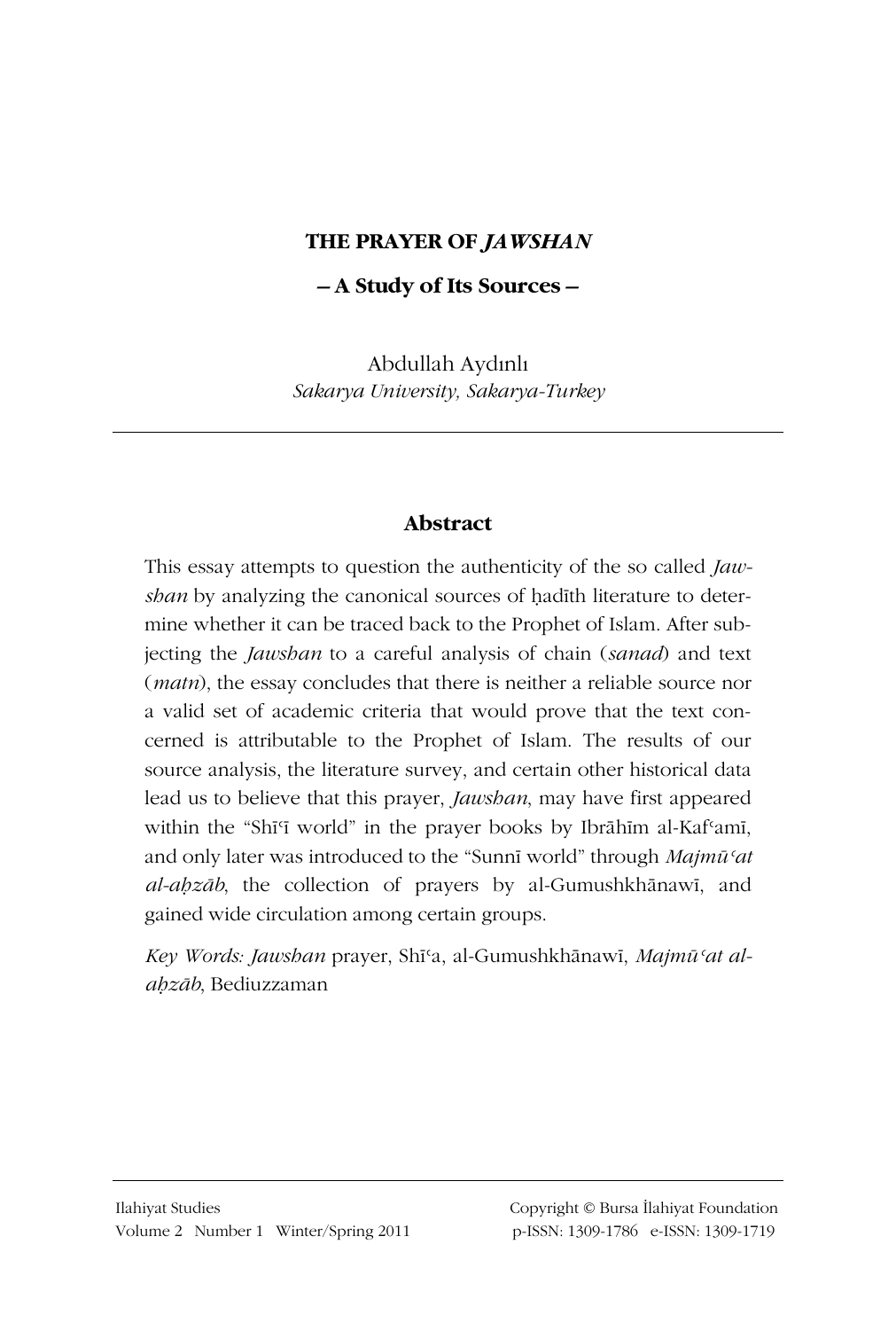### **Introduction**

The word jawshan means "chest," "the front part of the chest," "battle armor," "the head of something" or "a part of something." The word is stated to enter Arabic from the Persian language. This word does not appear in the famous work by Ibn Fāris,  $Mu^c$  jam, in which he identifies the root meaning for a number of words.

Many believe that the prayer of jawshan protects the person who reads it or carries it on his person, like a shield.<sup>2</sup> This prayer has two versions: al-jawshan al-kabīr (the great jawshan) and al-jawshan alsaghir (the lesser jawshan). Many people believe that the great jawshan prayer was sent to the Prophet Muhammad by Allah via the Archangel Gabriel. According to the Shi<sup>t</sup>a, the lesser jawshan is a prayer that was invoked by Abū l-Ḥasan Mūsā ibn Ja'far al-Kāẓim (d.  $183/799$ , seventh of the twelve imams.<sup>3</sup>

The importance and value given to the great jawshan certainly stem from its attribution to the Prophet himself.

See Abū 'Abd al-Raḥmān Khalīl ibn Aḥmad al-Farāhīdī, Kitāb al-'ayn (ed. 'Abd al-Ḥamīd Hindāwī; Beirut: Dār al-Kutub al-Ilmiyya, 2003), I, 243 (j-sh-n); Abū l-Fadl Muhammad ibn Mukarram ibn 'Alī Ibn Manzūr, Lisān al-'Arab (eds. Amīn Muhammad 'Abd al-Wahhāb and Muhammad al-Șādiq al-'Ubaydī; Beirut: Dār Iḥyā' al-Turāth al-'Arabī, 1999), II, 291 (j-sh-n); Abū l-Fayḍ Murtaḍā Muḥammad ibn Muhammad al-Zabīdī, Tāj al-'arūs min jawāhir al-Qāmūs (Cairo: al-Mațba'a al-Khayriyya, 1306 H.), IX, 161 ( $j$ -sh-n). There was a companion of the Prophet called Dhū l-jawshan. It is said that he was given this nickname because he was the first Arab to wear a jawshan or because he had a barrel-chest, or perhaps that the Kisra had given him a jawshan as a present. See Abū l-Fadl Ibn Hajar Shihāb al-Dīn al-'Asqalānī, al-Işāba fī tamyīz al-șabāba (ed. 'Alī Muḥammad al-Bījāwī; Cairo: Dār Nahdat Misr, 1972), II, 411.

 $\overline{2}$ Bediuzzaman Sa'id Nūrsī says that he "overcame the danger of a poison" that was extremely potent, and that "he had maybe overcome death twenty times with the merits" of this prayer; see Emirdağ Lâhikası (Istanbul: Nesil Matbaacılık, 2004), 186, 195.

 $\boldsymbol{\mathfrak{z}}$ See Muhammad Bāqir al-Majlisī, Bibār al-anwār al-jāmi'a li-durar akbbār ala'imma al-athār (Beirut: Mu'assasat al-Wafā', 1984); LXXVIII, 331; Mīrzā Ḥusayn al-Nūrī al-Țabarsī, Mustadrak al-wasā'il wa-mustanbaț al-masā'il (Qum: Mu'assasat Al al-Bayt li-Ihyā' al-Turāth, 1987-1988), II, 234; cf. al-Sayyid 'Alī ibn Țăwūs al-Ḥillī, Mubaj al-da 'awāt (Qum: Dār al-Dhakhā'ir, 1990), 220.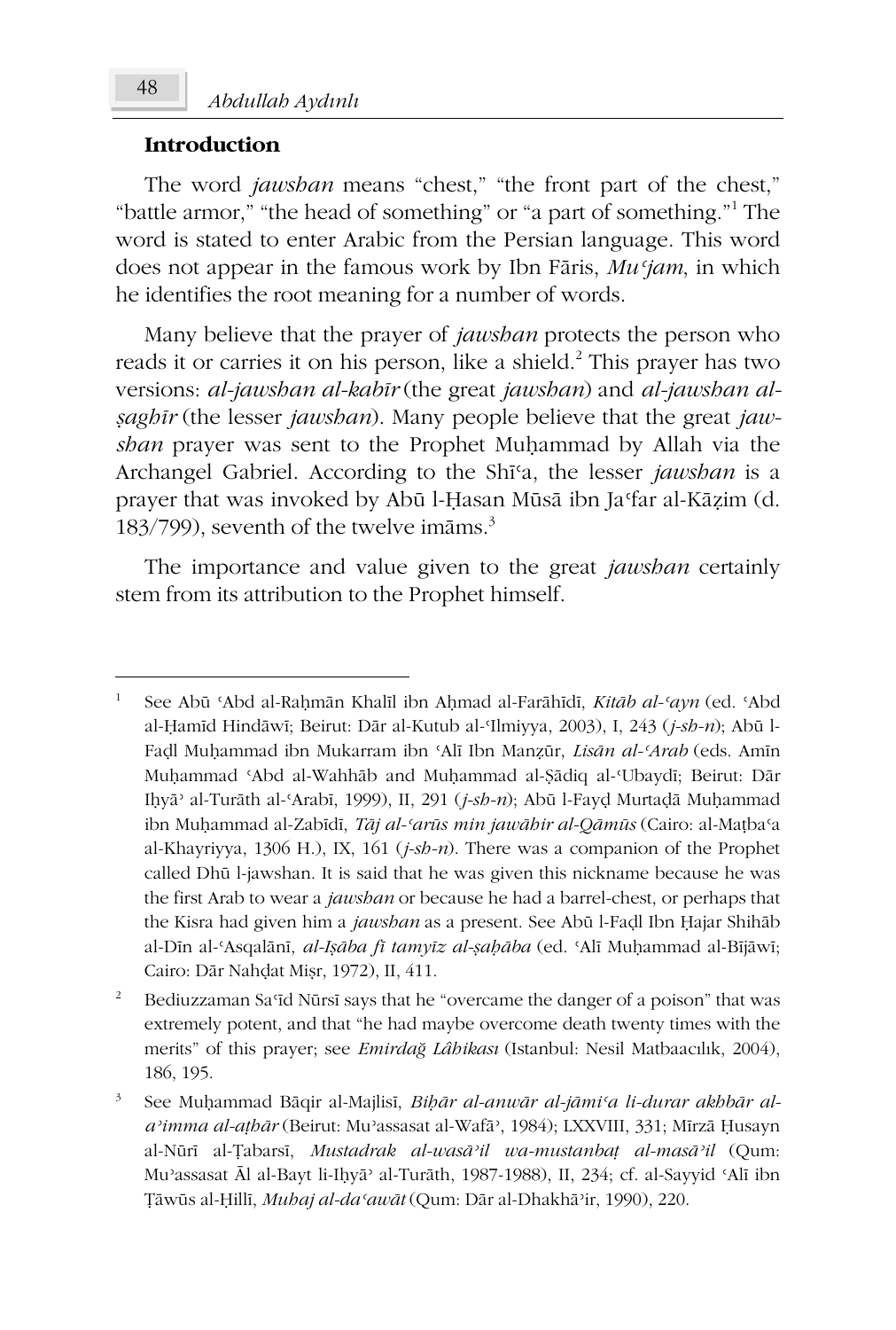## 1. The Sources of the Prayer and Its Sanad

The lesser *jawsban* first appeared in written literature in *Mubaj al*da'awāt of al-Sayyid 'Alī ibn Țāwūs al-Hillī (d. 664/1265), a Shī'ī author. According to a report narrated with a *sanad* (chain of narrators) that dates to al-Imām Mūsā ibn Ja'far (d. 183/799), he learned that the 'Abbāsī caliph of the time, Mūsā al-Hādī ibn Muḥammad al-Mahdī (d. 170/786), was planning to have the Imām killed. The Imām assembled his followers to discuss the situation. When his followers told him to go and hide, the Imam smiled and narrated the following story: After he completed his prayers in his usual prayer area, his eyes became heavy with sleep, and he saw the Prophet in his dream. He complained to the Prophet about the Caliph, told him what the Caliph had done to *abl al-bayt* (people from the Prophet's lineage) and also told the Prophet that he feared the Caliph. The Prophet told the Imam not to worry because Allah would protect him from the Caliph for Allah destroys his enemies. The Prophet ordered Mūsā ibn Ja'far to show appropriate gratitude. After he told this story, Mūsā ibn Ja'far turned towards the *qibla* and recited a long prayer. This prayer, which starts with "Allāhumma, kam min 'aduww<sup>"</sup> intadā 'alayya sayf<sup>"</sup> 'adāwatib<sup>i</sup> ... (O Lord, there are many enemies that have swords of enmity drawn out against me ... which I have eliminated with your help. For this ... I am thankful to you)" is known as "the jawsban prayer from the prayers of Mūsā ibn Ja'far al-Kāzim."<sup>4</sup> After narrating the prayer, Abū Țālib ibn Rajab, the copyist of Muhaj al*da'awāt*, stated that he found the *jawsban* prayer and the story above as it preceded the prayer with a different narration in one of the books belonging to his grandfather, Taqī al-Dīn al-Ḥasan (ibn 'Alī) ibn Dāwūd (alive in the second half of the  $7<sup>th</sup>/13<sup>th</sup>$  century),<sup>5</sup> and added another story that refers to the Prophet as the source of the prayer. The story which the first part of its sanad is missing begins as follows:

Al-Hillī, Muhaj al-da'awāt, 217-227. Muḥsin Mu'īnī refers to this prayer as jawshan-i şaghīr and says that Mūsā al-Kāzim narrated it from the Prophet himself; see his "Jawshan-i kabīr," Dānishnāma-i Jihān-i Islām, XI, 368.

 $\overline{5}$ This person is sometimes mentioned in connection to the grandfather, al-Hasan ibn Dāwūd.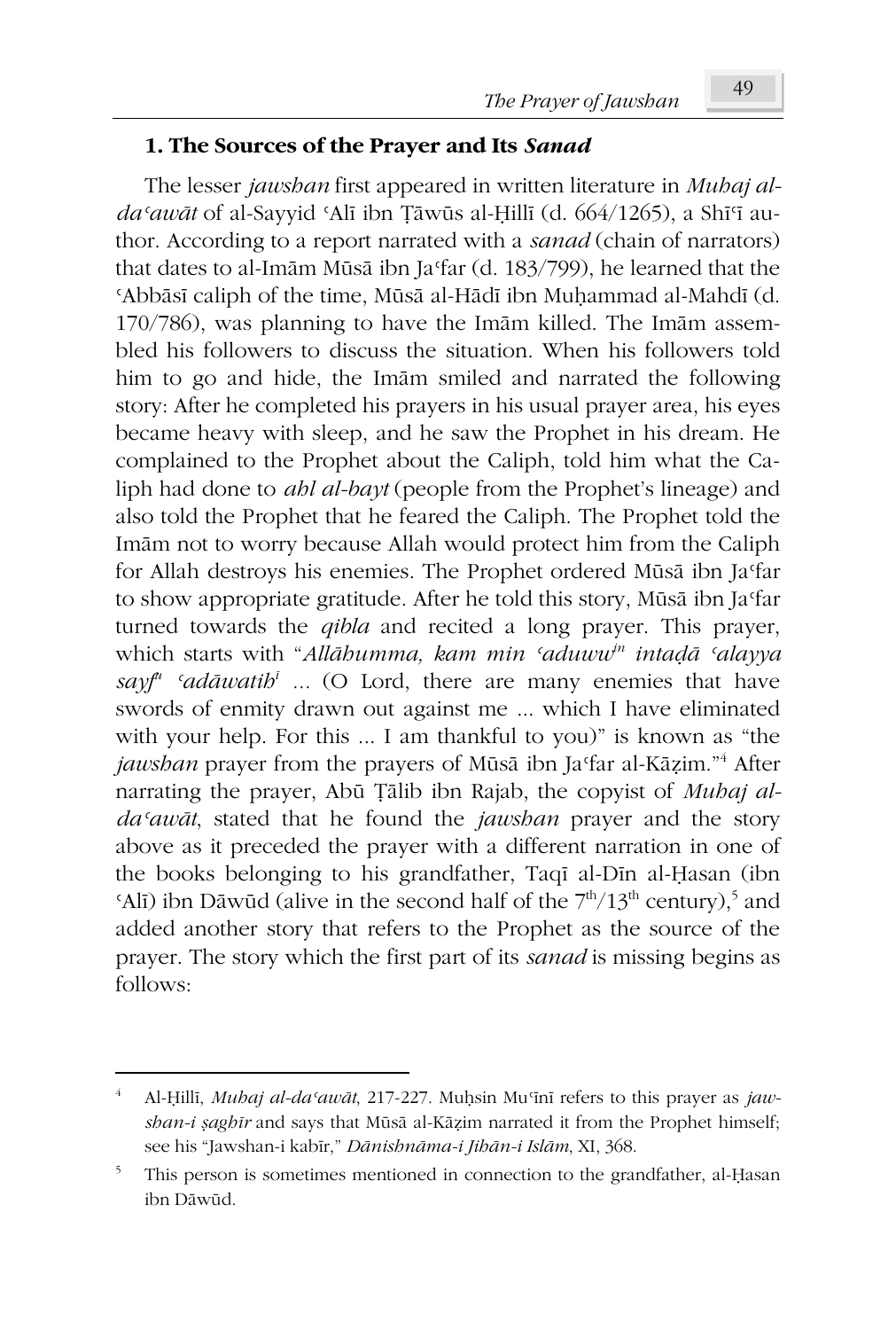It is narrated from our friend and teacher, Mūsā ibn Ja'far (may Allah be pleased with him), he from his father Ja'far al-Şādiq, he from his father, he from his grandfather and he from his father, *amīr al* $mu<sup>3</sup>minin$ , al-Husayn ibn 'Alī (may Allah be pleased with them all), he (al-Husayn) said: "My father, amīr al-mu'minīn (may Allah be pleased with him) said: 'My child! Shall I teach you something from the secrets of Allah. The Messenger of Allah (pbuh) taught this to me and it is a secret that no one knows.' I said, 'Yes, please teach me father.' He said: 'Al-rūb al-amīn Jabrā'īl came to the Prophet (pbuh) on the day of Battle of Uhud. It was a terribly hot day. The Prophet was wearing armor (jawshan), which he had difficulty carrying due to the heat of the day and the heat of the armor. The Prophet (pbuh) said: 'I turned my face to the heavens and prayed to Lord Almighty. I saw the doors of the heaven open. Jabra<sup>2</sup>il, who was surrounded with light, came down next to me and said: Peace be unto you, O the Messenger of Allah! ... The Exalted sends his salām (greetings) to you. He tells you to take off your armor and read this prayer ...'

Following this statement, the virtue of the prayer was explained, but the prayer itself was not recorded.<sup>6</sup> Thus, this prayer must be that of Mūsā al-Kāzim, which came to be known as *al-jawsban al-sagbīr* afterwards, and whose first part was given above.<sup>7</sup> However, the great jawshan is significantly not included in this book. When Ibrahīm al-Kaf'amī (d. 905/1499) reported the prayer referenced above, calling it 'the *jawsban* prayer narrated by Ja'far al-Sādiq,<sup>8</sup> he also recorded the famous great *jawsban* prayer,<sup>9</sup> under the title "the prayer of al-jawshan al-kabīr narrated from Prophet Muhammad (pbuh)." Al-Kaf'ami recorded the sanad of the great jawsban as a notation on the margin of his work *Junnat al-aman*, as follows:

 $\sqrt{6}$ See al-Hilli, Mubaj al-da 'awāt, 227-232; the discussion of the merits of this prayer will be given below, in the section concerned with al-Gumushkhānawī. Cf. al-Majlisī, Bibār al-anwār, LXXVIII, 331-332; XCI, 397.

Al-Mailisi noted that this section, which was added by the copyist and which is concerned with the merits of the jawshan could have been for both prayers of jawshan, but that it seems the copyist confused them; Bihār al-anwār, XCI, 327.

 $\mathbf{s}$ Al-Kaf'amī, Taqī al-Dīn Ibrāhīm ibn 'Alī, al-Balad al-amīn wa-l-dir' al-bașīn (Tehran: Mu'assasa-i Taḥqīqāt wa-Nashr-i Ma'ārif-i Ahl al-Bayt, 1963), 326.

 $\boldsymbol{9}$ Ibid., 401; id., al-Mișbāb (Mișbāb al-Kaf'amī) (2nd ed., Qum: Intishārāt-i Radī, 1405), 336.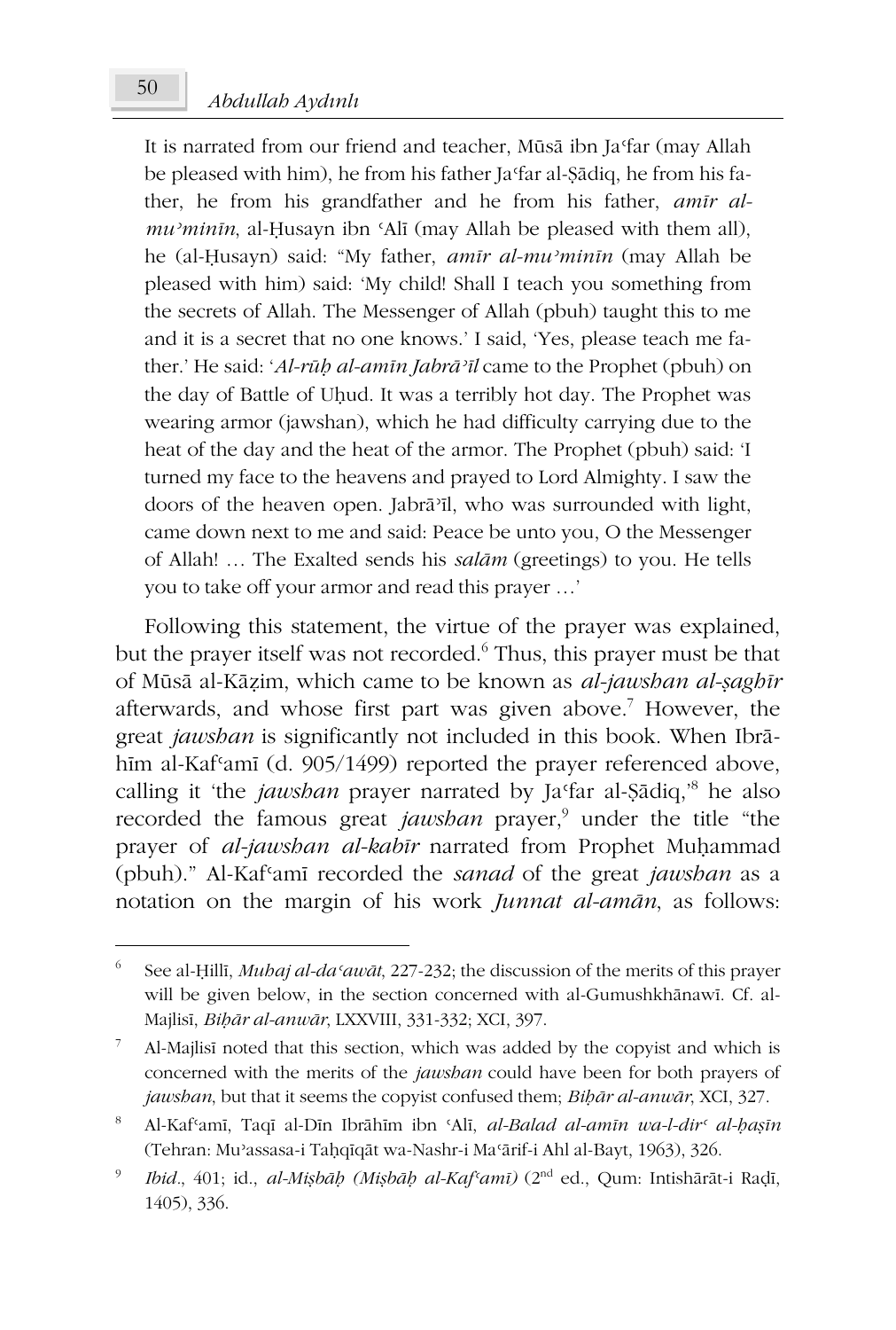"From al-Sajiād (i.e., Zayn al-'ābidīn), he from his father, he from his grandfather,<sup>10</sup> and he from the Prophet (pbuh) himself."<sup>11</sup>

The jawshan prayer attributed to Ja'far al-Sādiq has been referred to as the lesser *jawsban* from this point forward.<sup>12</sup>

The prayer of great *jawsban* first appeared in the Sunni Muslim world in *Majmū'at al-abzāb*, the compilation of prayers by Ahmad Divā' al-Dīn al-Gumushkhānawī (d. 1311/1893). In this book, the text of the prayer is identified in the text as "the prayer of *al-jawsban alkabīr* narrated by Zayn al-*'ābidīn* (may Allah be pleased with him)," whereas the *sanad* and information related to its virtue are given on the margin of the page under the title "the *isnad* of the *jawsban* prayer." This section could be translated as follows:

1. My father narrated from Umāma, he from Ja'far ibn Muhammad al-Şādiq, he from his father, and he from his grandfather, al-Husayn ibn 'Alī ibn Abī Țālib – karrama llābu wajbab<sup>ū</sup> – that he said: "Son! Shall I teach you a secret from the secrets of Lord Almighty, who is the only god and whose blessings are for everyone and whose glory is supreme? The Messenger of Allah (pbuh) taught this to me." I replied, "Yes! Please do!" He continued: "The Messenger of Allah (pbuh) said: 'Once I was walking towards Uhud. It was a very hot day in addition

<sup>10</sup> Al-Majlisī says this grandfather was 'Alī ibn Abī Țālib; see Bihār al-anwār, XCI, 382.

 $11$ Al-Kaf'amī, Junnat al-amān al-wāqiya wa-jannat al-aymān al-bāqiya (n.p., n.d.), 246 etc. In this narration, which mentions the merits and contains similar narrations to those found in al-Gumushkhānawī, which is mentioned below, the name of the battle is not stated and the phrase "in one of the battles" is used. We should note that Junna and al-Misbab are the same books. The difference between them is the notes on the margins of the pages in *Junna*; cf. Al-Majlisi, Bibār al-anwār, LXXVIII, 331; XCI, 382; al-Țabarsī, Mustadrak al-wasā'il, II, 232 etc.

 $12\,$ Mehmet Toprak says that 'Alī ibn Mūsā ibn Țāwūs refers to this prayer as aljawshan al-șaghīr on the margin of a page of his Muhaj al-da'awāt, and presumes that the distinction between *saghir* and *kabir* started with Ibn Țāwūs (Mehmet Toprak, "Cevşen [Jawshan]," Türkiye Diyanet Vakfı İslâm Ansiklopedisi (DIA) [Turkish Religious Foundation Encyclopedia of Islam], VII, 464). But there is no such record in the mentioned work. Also, two jawshan prayers cannot be found in the aforementioned book. Furthermore, considering his bibliography, Mehmet Toprak does not seem to use this book.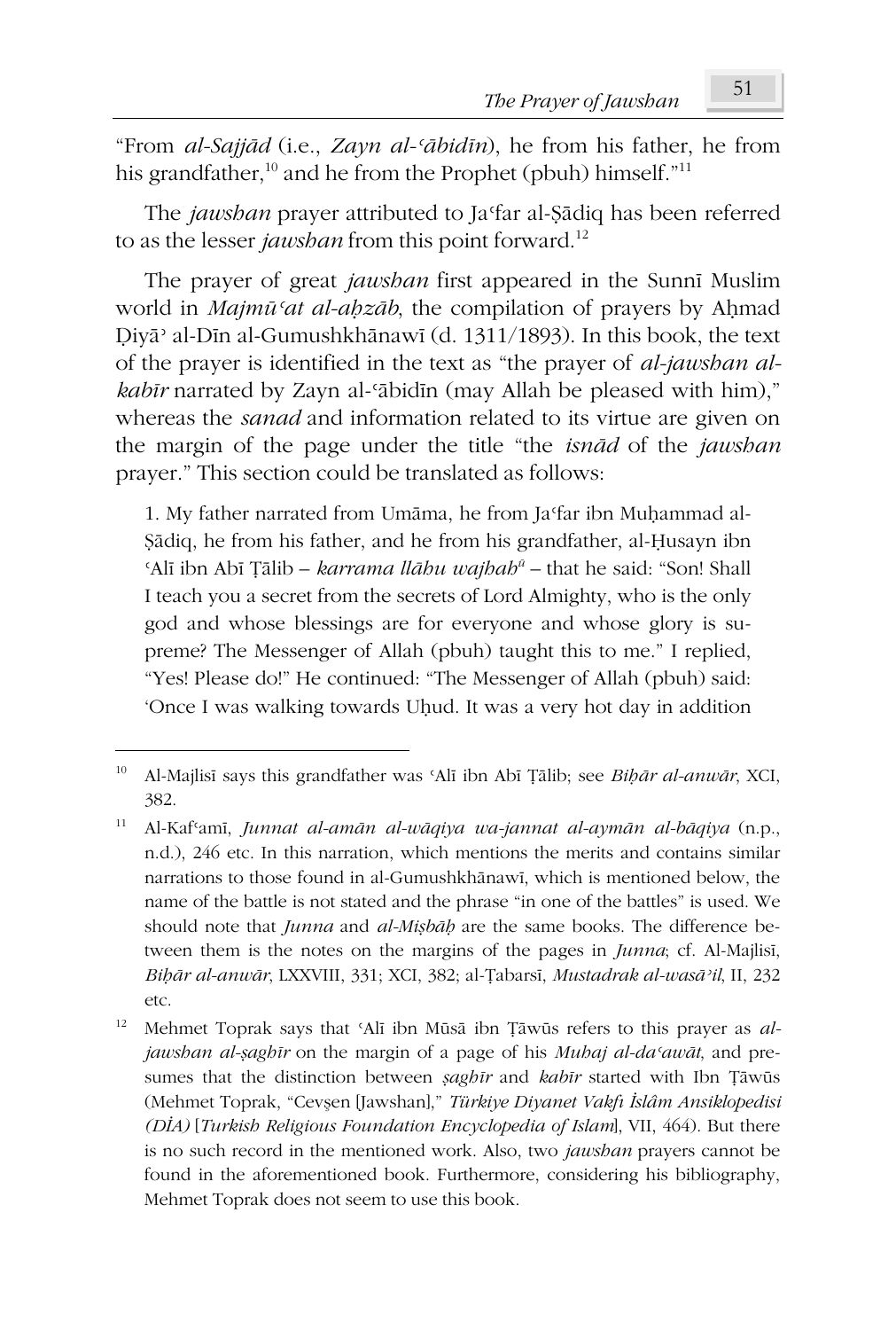to the heaviness<sup>13</sup> of the armor (jawshan). I gazed at the sky and prayed to Allah Almighty. Whereupon I saw the gates of heaven open. Surrounded with light, Jibrīl came down next to me, and said: 'The Exalted Lord Almighty has sent you his greetings and blessings and said, 'Take off this armor and read this prayer. When you read this and carry it on you, it will provide greater protection for you."

2. I said: "O Jibril, my brother, is this only for me or is it for my entire community?" He replied: "This prayer is a gift to you and to your community from Lord Almighty. Only He knows its reward. There is no servant of Allah who carries this prayer on him and reads it in the morning before he leaves his house or in the evening when he comes home, whom Allah will not direct to the best of deeds!

3. It is as if this person has read Tawrāt, Injīl, Zabūr and Furqān. For each letter, Lord Almighty will give him two houris, will build a home for him in Paradise, He will give him the *thawab* (reward) in amount of the letters of Tawrāt, Injīl, Zabūr, Furgān, and the books of Abraham, Moses, as well as the same thawab of Abraham the Loyal Friend, Moses the Interlocutor, Jesus the Spirit of God, and Muhammad (pbuh) the Last Prophet. He will leave an al-ard al-bayda<sup>3</sup> (the white blessed land) in the West. Here, there are people who worship Allah Almighty and who do not rebel against Him. The flesh of their faces is torn from crying due to the fear of Allah's wrath. They do not eat or drink. Allah will give the *thawab* of these pious servants to the person who reads this prayer.

4. There is a house that is called *al-bayt al-ma'mūr* in the fourth heaven. Everyday, seventy thousand angels enter and exit from here, and they will not return until the Day of Judgment. Lord Almighty will give the person who reads this prayer the same thawab given to these angels.

5. For whoever reads this prayer at home, no thief will ever enter that place nor will fire burn it down. Allah will give health to the ill person if he writes this prayer down in a clean bowl, then washes it with the water of rain and saffron, and drink it on an empty stomach. If this

<sup>13</sup> Here, the word *thiql/thiqal* (heaviness) was written as *naql* due to an error in copying.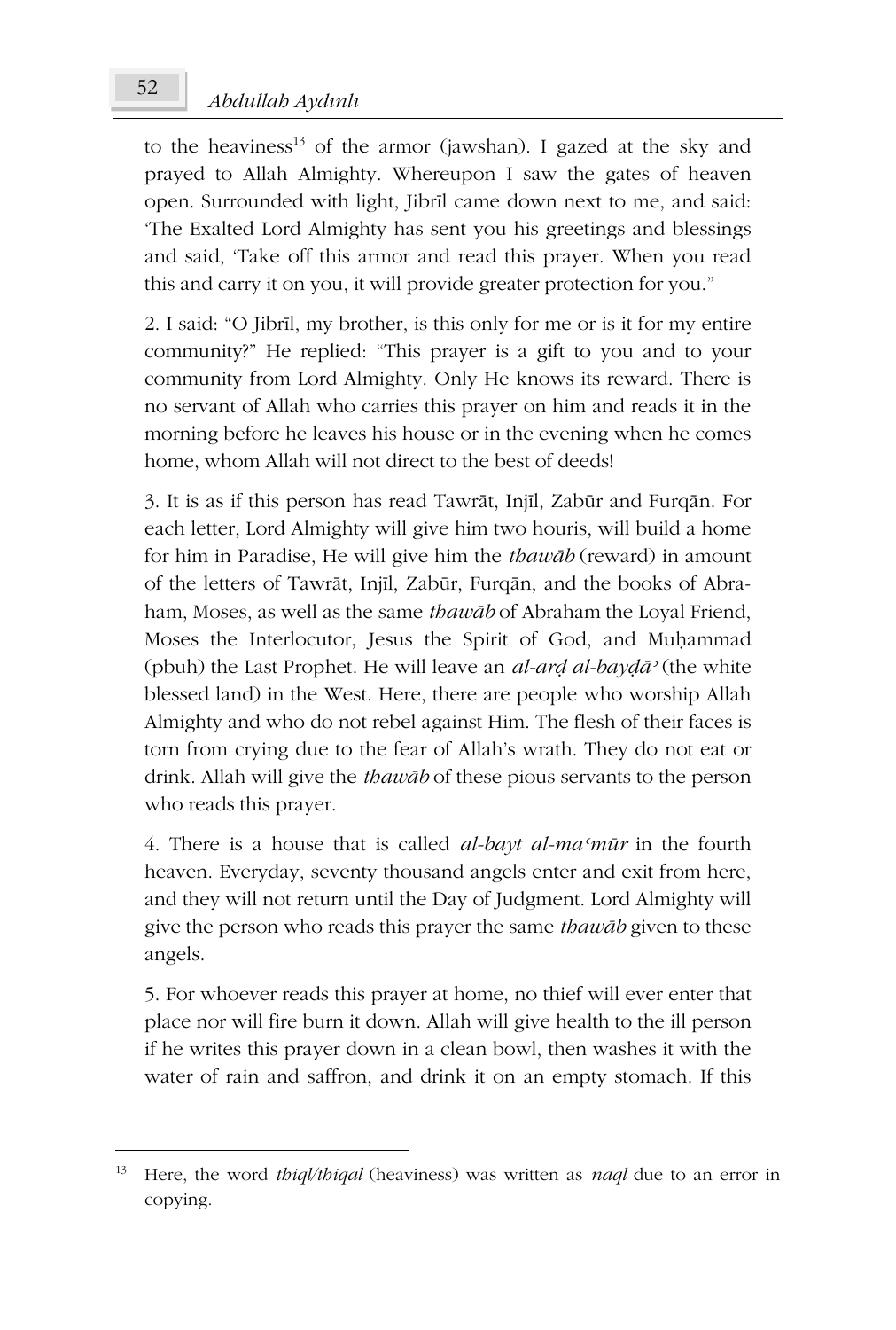prayer is read in a night, Allah will turn towards that person with His kindness and give him whatever he wishes."

6. Then, I said, "O brother Jibril, tell me more!" to which he replied: "I swear on Allah who has sent you as a prophet that I asked Archangel Isrāfīl, and he said: 'The Mighty and Exalted Allah has said that I swear on My glory, might, generosity, kindness and the highness of My place, whoever believes in Me, and O Muhammad, whoever attests to your prophethood, will attest to this prayer. And I will provide that person with plenty of possessions. I am the One Who will not decrease His treasures by giving thus.

7. O Muhammad, if one of my servants reads this prayer with good intentions and a sincere heart in front of everyone seventy times, he will find a cure from albinism, leprosy and lunacy. If he writes this prayer in a bowl with camphor and musk, then washes it and sprays it onto the shroud of a person who has just died, a hundred thousand lights will descend onto that person's grave and Allah will remove the fear of the angels who will come to question him, thus relieving the person from the torments of the grave. Allah will send seventy thousand angels to the grave. Each angel will be carrying a cover made of light. They will spread these on the person and give him the good news of his entrance to Paradise.

8. I heard the Exalted and Mighty Creator say that: This prayer was written on the wall of the highest heaven five thousand years before I created the world. Whichever of my servants makes an undoubting and sincere supplication to Me with this prayer at the beginning of Ramadān, or at the end, or each Friday night or day, Allah Almighty will show him the night of *al-gadr*.

9. Allah Almighty created the night of *al-qadr* while there were seventy thousand angels within, seventy thousand angels in each heaven, seventy thousand angels in Mecca, seventy thousand angels in Medina, seventy thousand angels in the East and seventy thousand angels in the West. Each angel has twenty thousand heads, each head has twenty thousand mouths and each mouth has twenty thousand tongues. These praise Allah in various languages and give the thawab to the person who makes a supplication with the prayer.

10. There is no (longer) a curtain between Allah and the person who makes the prayer. Allah gives him everything he wants. Whoever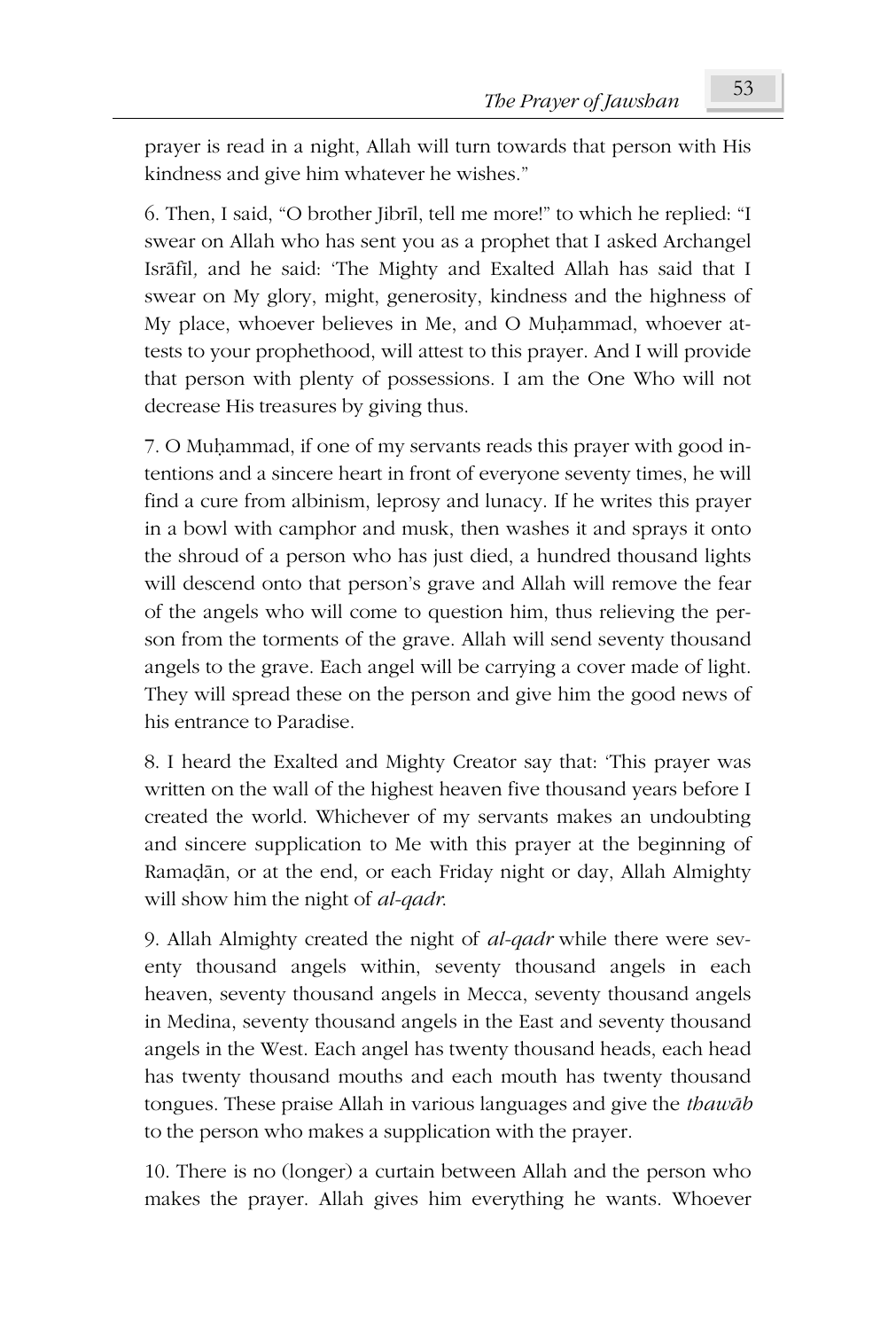makes this prayer three times, even at once, Allah keeps his body away from the hellfire and makes his entrance to Paradise obligatory. Allah appoints for this person two angels who protect him from sins. They praise Allah for him, and save him from all ills, and open the doors of paradise for him.

11. This prayer is a treasure among treasures of Allah. It is known by a thousand and one names. Allah has made it a shelter and security for those who pray with it against all ills and calamities of this world. Also, Allah gives that person a share from the benefits and happiness of this world."

12. The Prophet (pbuh) continued his speech and said: "O 'Ali! Jibril has informed me the following about the merits of this prayer. 'And Allah created the air. He also created an overflowing sea. He created the air above the sea. He created the angels that he made agents for each raindrop.

13. He made these angels agents for the raindrops. Now, neither a raindrop can overtake rain, nor can angels can overtake a raindrop. Both of these are different creatures.

14. The names of the angels that are the agents of the raindrops are: Mīkā'il, Sa'dā'il, Damkhāyīl, Kafkā'īl and Zamzayīl. When the keeper of the raindrop and mercy – one of these angels – wishes to help the person who has made this prayer, comes down from the pulpit of glory, takes off his crown, prostrates before Allah, helps the person in all their deeds, protecting him against all ills and calamities, from in front and behind.

15. (Allah) has created a thousand angels on an angel. These are keepers of the gates of heavens. The names of the angels that are the keepers of the first heaven are Hawqil and Hamqil. The names of the angels that are the keepers of the second heaven are Kazqil, Ka'il, Kahīl, Dābih, Sa'īdīl, Baryīl, Samīl, Ma'īl, Bawsil, Ba'īl, Arqataqīl, Aşrāfīl, Hāhīl, Awqīl, Baryanānīl and Isma<sup>c</sup>īl. Their highest is Karqīl.

Those who are the keepers of the third heaven are called Miqya<sup>3</sup>il, Suțūnyāyīl, 'Arāfīl and Ma'būsā'il. The names of the keepers of the fourth heaven are Harqil, Qabāyil, Tarqayāsil and Ahyāyāsil. The names of the keepers of the fifth level are Tawțil, Tarfil, Arqil, Sāḥīl, Māsil and Samhīl. The names of the keepers of the sixth heaven are

54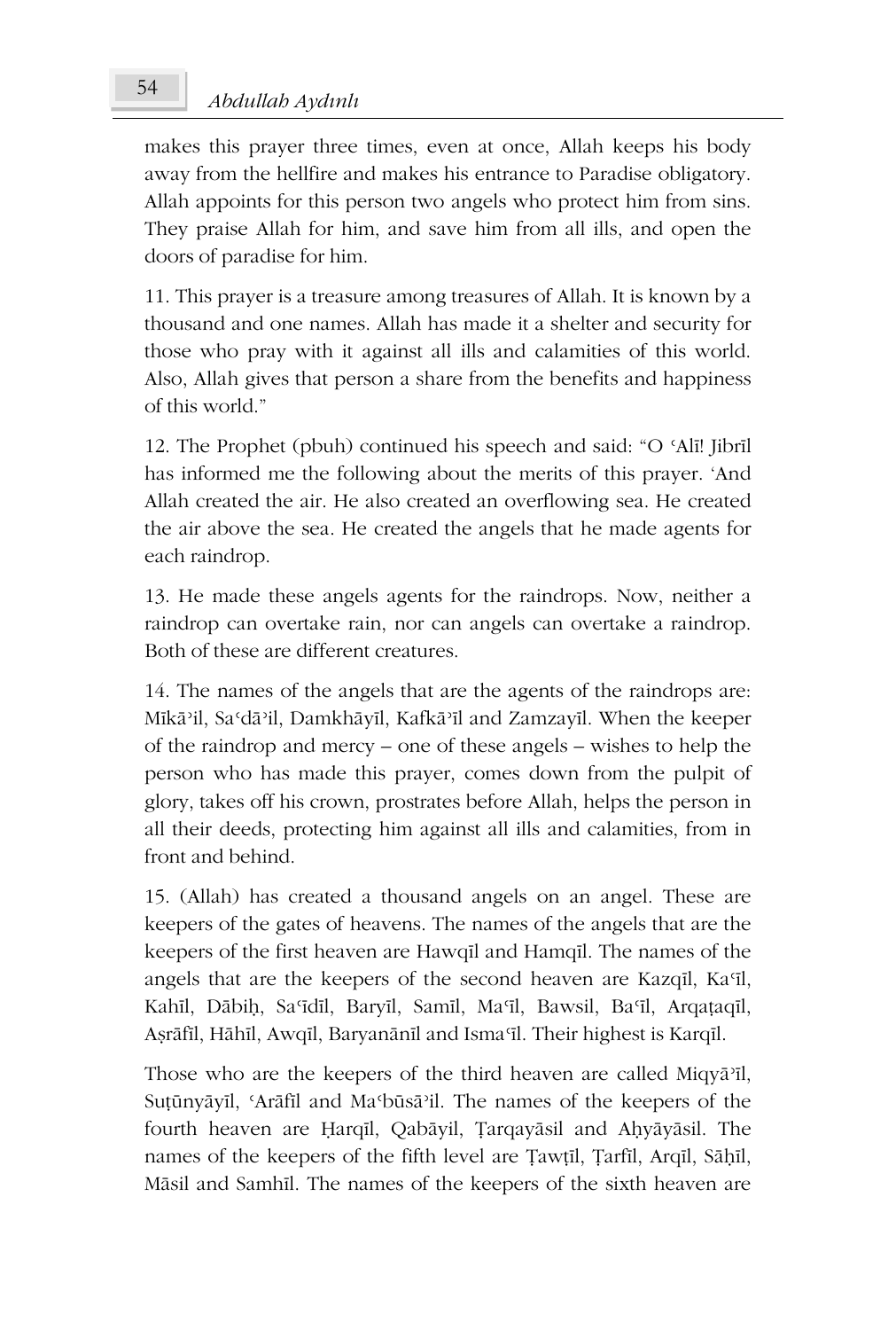Bāsil, Bāhīl, Farqīl, Raj'īl and Farsīl. The names of the keepers of the seventh heaven are Isma<sup>c</sup>il, Awyāsil, Alratbā<sup>3</sup>il and Aşfațriyā<sup>3</sup>il.

16. When each of these angels looks at the person who makes the prayer, they come down from their seat, prostrate to Allah Almighty, help the person in all their important deeds and all their needs. They help him to continue his prayer, maintain his health and fulfill his needs. They say: 'O, the One Who opens doors! Open the doors of Your blessings to this servant of Yours, protect him with Your eye that never becomes weary, remove all problems, discomforts and illness from him. O, the Most Merciful of the merciful, remove all kinds of calamities that this person has faced in this world and in the hereafter. Save this person who carries this prayer on him from all calamities and from treacherous Satan. Bestow him with Your secret blessings; protect him with Your powerful protection. Because You are the most forgiving and most beneficent.'

17. The names of the angels that are mentioned in the mubkam verses of the holy book: Allah has said: 'And we are verily ranged in ranks (for service). And we are verily those who declare (Allah's) glory.<sup>14</sup> They are twelve tribes. Each tribe has a billion soldiers, a million brigades, and each brigade has a thousand ranks of angels. When these angels look at the person who makes this prayer they come down from their seat of honor, take off their crowns, prostrate to their Lord and become intercessors for him. They say: 'You are the light of the heaven and earth. We glorify You. You are the most powerful (jabbar) of the powerful, the ruler of the ruler. Protect the person who makes this prayer from all kinds of calamity, disaster and poverty. This is very easy for You. You are the owner of everything, the One Who ruins the rulers, feeds the babies with His mercy, O the most merciful of the merciful'

18. The names of the angels that are the keepers of the curtain of sublimity are Saratil and Saqatil. These are the chiefs of every angel. These have a chieftain and every chieftain has one million eight hundred ranks of angels; each one has a brigade, each brigade has seventy thousand wings and each wing has one million seven hundred thousand angels. These do not rebel against Allah, not even for a sec-

<sup>14</sup> Q 37:165-166.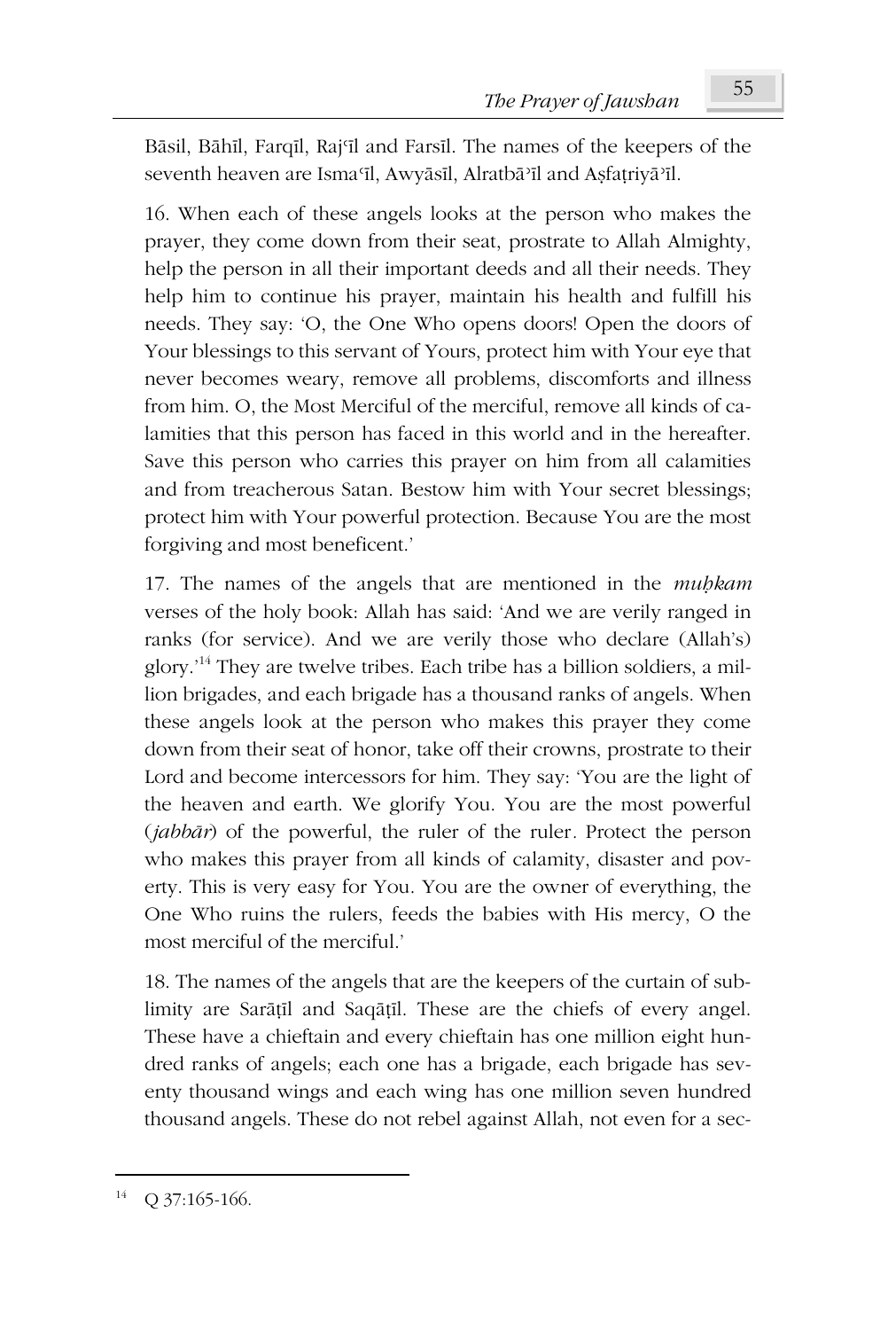ond, and they do what they are ordered. These also yield when they look at the person who is making this prayer, take off their crowns and prostrate to their Lord. While prostrating they say: 'O Lord, we glorify you and we praise you. All praise is unto you. There is no Lord but you, and you are al-Hannān (the most Merciful), al-Mannān (the Bestower), Badī<sup>c</sup> al-samāwāt wa-l-ard (the Creator of the heavens and the earth). O *Dhū l-jalāl wa-l-ikrām* (the Lord of majesty and bounty); protect your servant, protect him from all kinds of worry, sorrow and difficulty. Take him under Your protection with your mercy. O the most merciful! Treat him with Your kindness and beneficence, O the most beneficent!

19. This prayer has firm bases and there is much more to be said for it. It is the prayer that is known as *jawsban*.<sup>15</sup>

In the contemporary Sunni Muslim world, the jawshan prayer is only well-known in Turkey.<sup>16</sup> Bediuzzaman Sa'id Nūrsī (d. 1960) made this prayer famous<sup>17</sup> in Turkey, particularly in his own circles.

 $16\,$ It is seen that this prayer has begun to become popular in other Sunni countries among whom are in contact with the members of the Risala-i nur community through the schools they opened there.

17 The following reports are mentioned alongside the sound recordings and written publications (books, articles, internet sites, etc.), which have almost become a trade sector in themselves, displaying the popularity of this prayer: "The sūra of Yāsīn, jawshan and other prayers were recited at the grave of Ahmet Feyzi Kul, a student of Bediuzzaman" (Zaman [a Turkish daily newspaper], 26.10.2007); "The Muftī of Reyhanlı, Ali Yazıcı, provided advice about reciting the Qur'ān and jawshan, making extra prayers on the night of barā'a (Zaman, 26.10.2007); "It is reported that the previous Istanbul envoy of the Vatican, George Marovich, who is staying in a room decorated by the Gazeteciler ve Yazarlar Vakfı [The Journalists and Writers Foundation] at the Italian Poorhouse, can't put jawshan down and he said that "I read a section from the jawsban every day and will continue to do so. I'm in love with jawshan." (Zaman Cumartesi, 16.05.2009, 15; reported by Bün-

<sup>15</sup> Aḥmad Diyā' al-Dīn al-Gumushkhānawī, Majmū'at al-abzāb (n.p., n.d.), I, 231-240 (in the margins of the page; the numbers of paragraphs was put by us). There are omissions of the narrators in the suspended (mu'allaq) chain of the report here; these probably occurred during copying. The report should be a musnad *badīth* from 'Alī, and 'Alī Zayn al-'ābidīn should be mentioned after al-Husayn in the sanad. For similar but more detailed narrations, see al-Hilli, Muhaj alda'awāt, 227-232; al-Kaf'amī, Junnat al-amān, 246-248 (in the margins); al-Majlisī, Bibār al-anwār, XCI, 382-384, 397-402 (quoted from Mubaj al-da'awāt).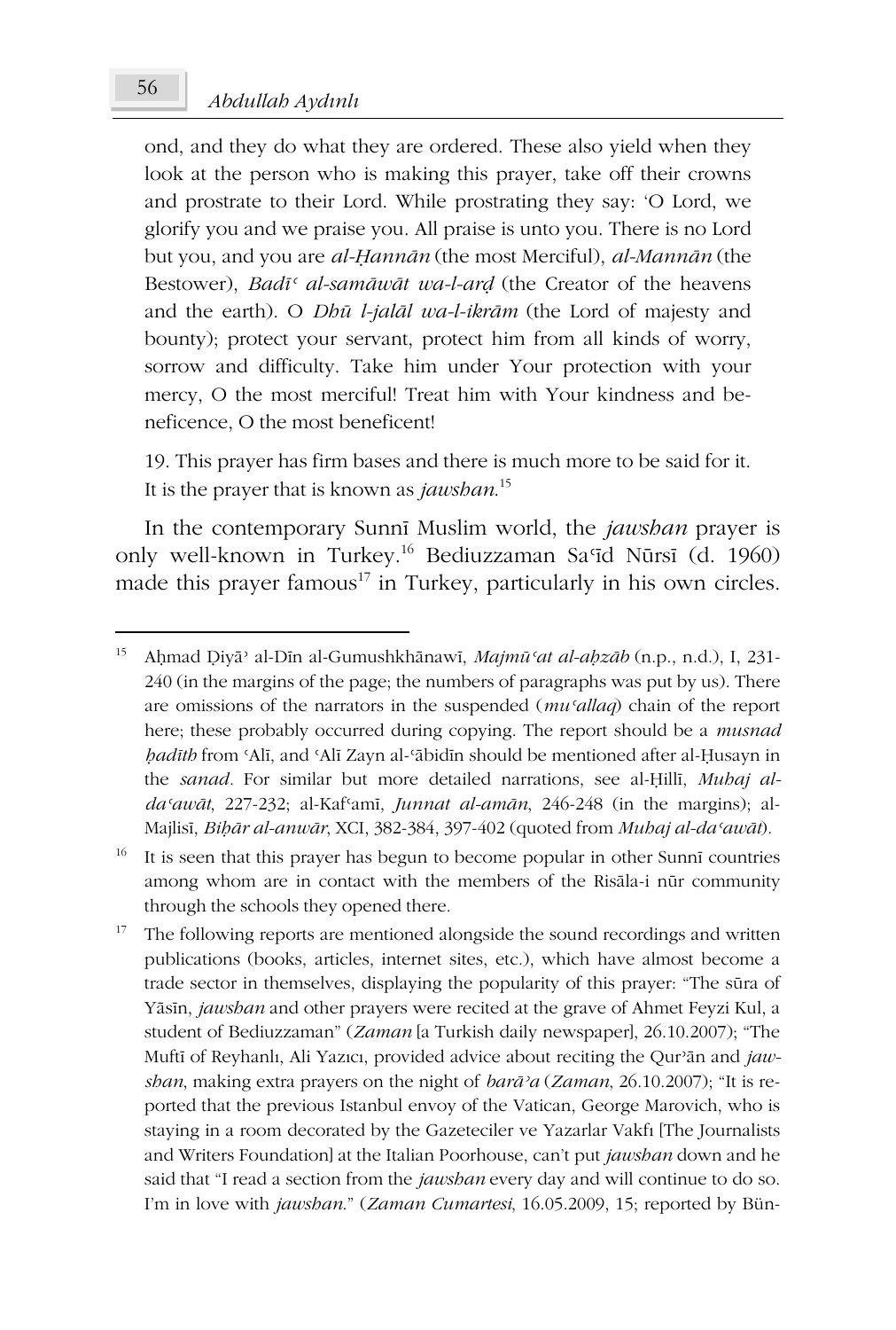As stated by an author, "this unparalleled prayer, which comes immediately after the Qur'ān as it too is a revelation, was made known in this century by Bediuzzaman Sa'id Nūrsī."<sup>18</sup> Bediuzzaman mentioned the importance of this prayer in many of his works,<sup>19</sup> and he claimed that the prayer's attribution to Prophet Muhammad was sound and even *mutawātir*.<sup>20</sup> Although he staunchly believed that the prayer was valid and significant, he provided no information on its source. Bediuzzaman explained his personal history with the prayer:

The special tutor of the "new" Sa'id, al-Imām al-Rabbānī, al-Ghawth al-a'zam, al-Imām al-Ghazzālī and Zayn al-'ābidīn (may Allah be pleased with them), I studied especially the prayer of the great jawshan from these two imams. During the thirty years of my spiritual lessons from al-Husayn (may Allah be pleased with him) and 'Ali *karrama llābu wajbab<sup>ū</sup>* –, particularly during my spiritual connection with them concerning the great *jawsban*, I learned the truth about the past and the spirit which has come to us from Risāla-i Nūr.<sup>21</sup>

The two imams mentioned here are likely the same two mentioned at the end, al-Imām al-Ghazzālī and Zayn al-'ābidīn. The name Zayn al-'ābidīn appears in some of the suspended  $(mu$ 'allag) chains of narration. We do not have any information that compellingly connects Zayn al-'ābidīn with this prayer, although tradition holds that he

yamin Köseli). Also, two professors have shown great interest in the jawshan; this has led them to the publication of the following books: Davut Aydüz, Hizbu Envâri'l-Hakâiki'n-Nûriyye: Büyük Cevşen ve Meali [Hizb anwār al-baqā'iq alnūriyya: The Great Jawshan and Its Turkish Translation (Istanbul: Define Yayınları, 2010), 468 pp.; Abdülaziz Hatip, Kur'an ve Hikmet Işığında Cevşen Şerbi [The Commentary of Jawshan in the Light of the Qur'ān and Hikma] (Istanbul: Nesil Yayınları, 2009), 584 pp.

<sup>18</sup> Ümit Simsek, Risâle-i Nûr Isığında Cevsen Meâli [The Translation of Jawshan in the Light of Risāla-i Nūr] (Istanbul: Zafer Yayınları, 1994), XII.

<sup>19</sup> See Bediuzzaman Sa'id Nūrsī, Şuâlar [The Rays] (Istanbul: Çeltüt Matbaası, 1960), 87, 108, 525; id., Sözler [The Words] (Istanbul: Sinan Matbaası, 1958), 322, 445; id., Mesnevî-i Nûriye (Türkçe Çeviri) [Mathnawī-i Nūriyya (Turkish Translation)] (trans. Abdülmecid Nursi; Istanbul: Osman Yalçın Matbaası, 1958), 161.

<sup>20</sup> See Abdülkadir Badıllı, Risale-i Nûr'un Kudsî Kaynakları [The Divine Sources of Risāla-i Nūr] (Istanbul: Envar Neşriyat, 1992), 341.

Bediuzzaman Sa'id Nūrsī, Emirdağ Lâhikası, 271.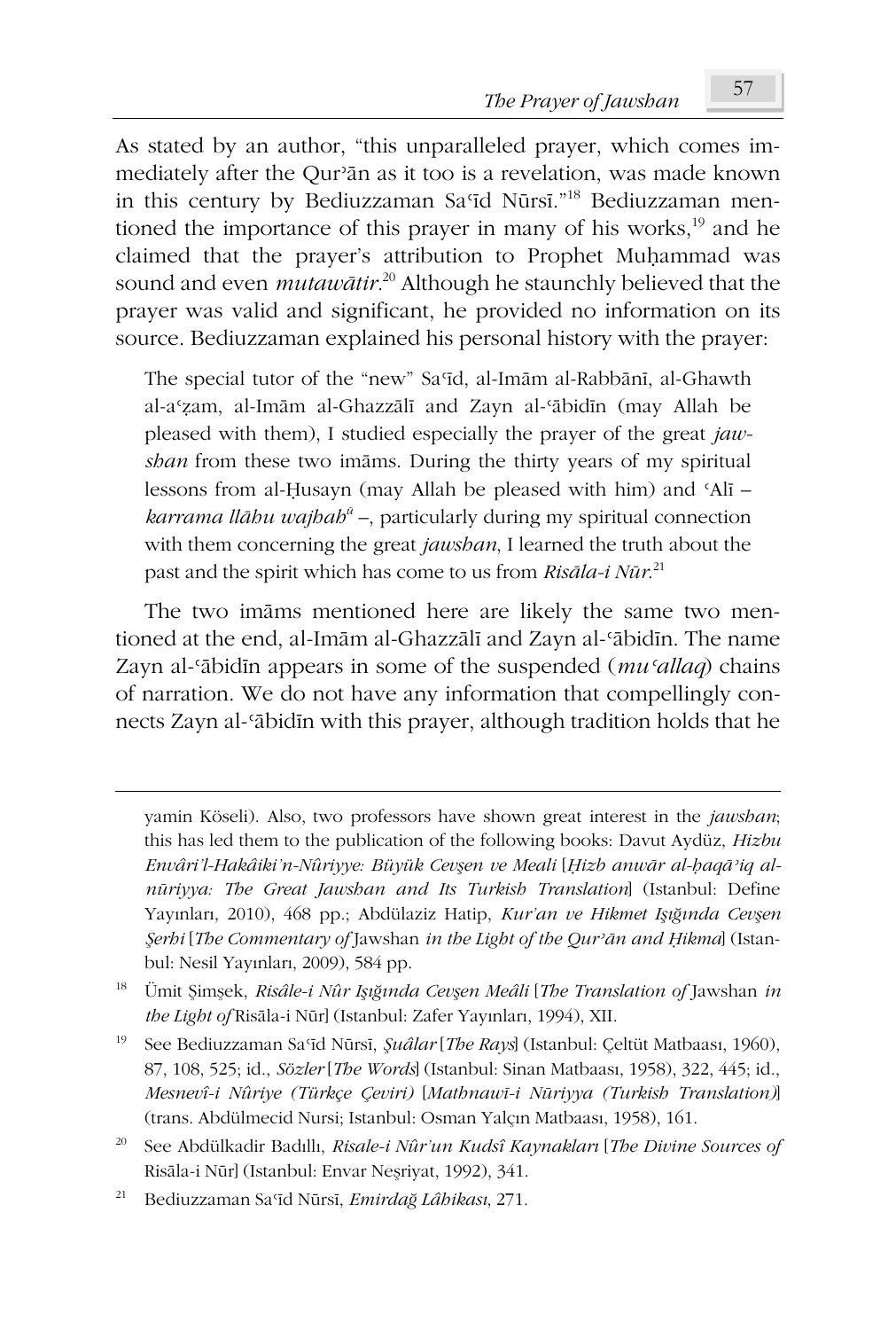read this prayer, and he even wrote a commentary on it.<sup>22</sup> However, no sources confirm this report. Thus, Bediuzzaman's statement that he took lessons from "these two imams" must be examined. In addition, we can reasonably assume that Bediuzzaman took this prayer from the work of al-Gumushkhānawī. $^{23}$ 

Thus, Bediuzzaman considered the narration about the merits of the *jawsban* prayer to be sound,<sup>24</sup> but he did not approve of writing it down or duplicating it. In his reply to a letter from Nazīf Chalabī of İnebolu, in which the latter asks for Bediuzzaman's opinion on including the report about the merits of the great jawsban in the introductory section of it while duplicating,<sup>25</sup> Nūrsī said:

Making duplications of the *jawsban* is a great deed. I congratulate you with deepest affection. But do not write down the part you have translated about the merits of the prayer, because the reports about such merits are ambiguous. Their actual nature is not known. Ungodly people or philosophers who will object to it will have doubts about it, taking it as exaggeration or superstition  $-$  we seek refuge in Allah from this ... For this reason the section I have marked<sup>26</sup> should not be recorded. This is so that no harm will come to the great prayer

<sup>22</sup> "Fasıldan Fasıla - Cevşen," Zaman, 20.04.1994, 7. The information on the page, which seems to belong to Fethullah Gülen, has been later given in the same newspaper and Gülen's books many times.

 $23\,$ On the page 9 of the photocopy of a handwritten document of Bediuzzaman in the research file of "Cevşen [Jawshan]" (in the Library of Turkish Religious Foundation Centre for Islamic Studies [ISAM] in Istanbul) prepared as a source for the entry on "Cevsen [Jawshan]" in Türkiye Diyanet Vakfı İslâm Ansiklopedisi (DİA) [Turkish Religious Foundation Encyclopedia of Islam], we found the phrase "a part of the translation concerning the special place and merits of the great jawshan on the margins of Majmū'at al-abzāb."

<sup>24</sup> See Bediuzzaman Sa'id Nūrsī, Emirdağ Lâhikası, 212-214.

<sup>25</sup> A partial translation of the lenghty narration about the merits of the jawshan prayer has been placed in the beginning of a mimeograph edition of al-Jawshan al-kabīr published in İnebolu. See Muhsin Demirel, Evrâd-ı Nuriye (Istanbul: İnşirah İslamî Araştırmalar Merkezi, 1997), 9.

In the photocopy of the handwritten translation of the lengthy narration about the merits of the prayer in the later parts of Bediuzzaman's letter, the paragraphs numbered above as 3, 4, 9, 13, 15, 16, 17 and 18 are omitted. This might be a result of omitting the "parts marked out" by Bediuzzaman.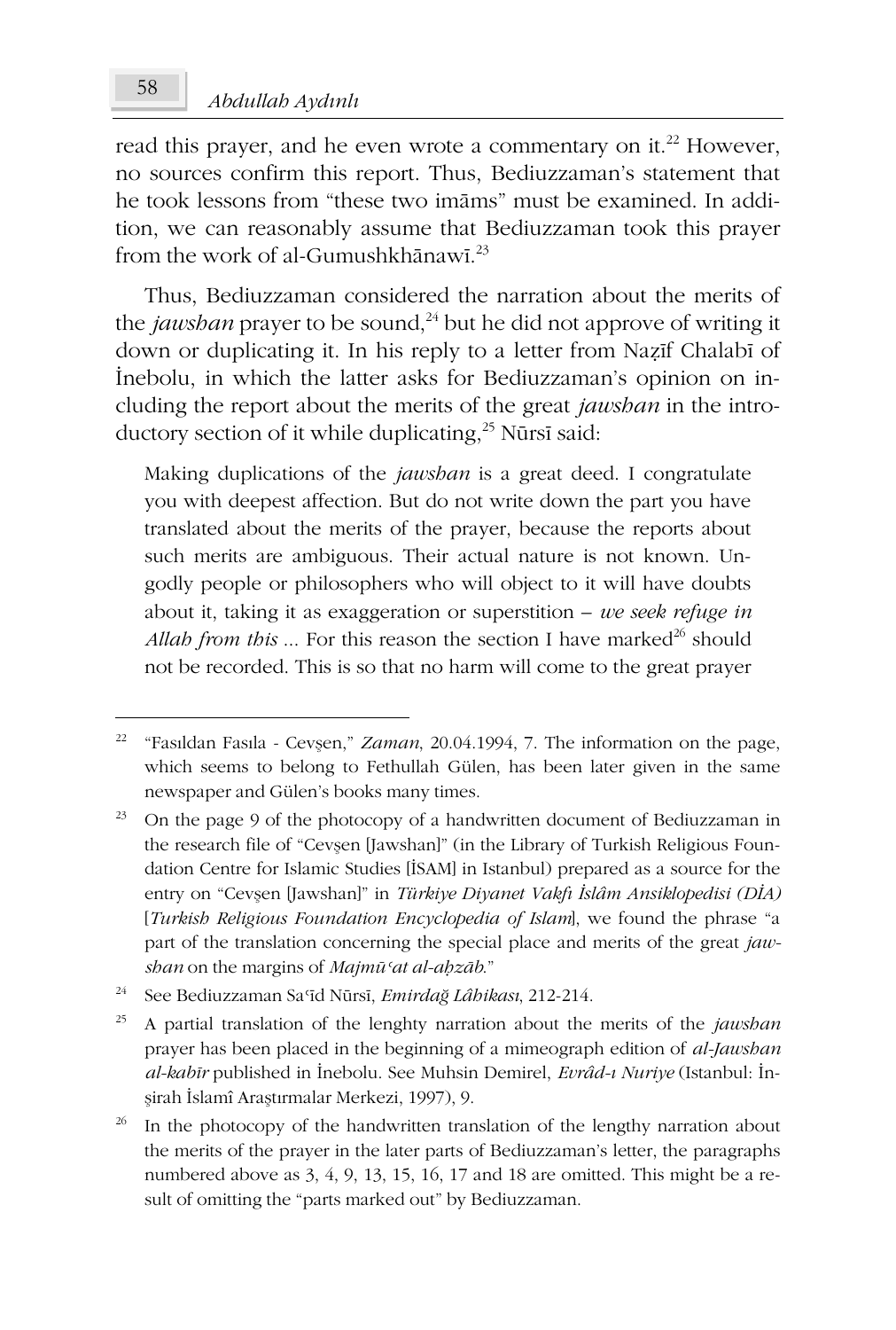and no criticism will come to the conservative issues of the Nurcus, which are strong as iron.<sup>27</sup>

He mentioned this subject in another letter as well:

In order to do a good service Nazif has mimeographed the *jawsban* prayer, which is very important for Nurcus. He wrote to me about adding the part about the merits of this great prayer that was derived from wonderful but ambiguous hadīths in its margins. I said "Although I have read jawshan every day for the last thirty-five years, I have not read that section more than three or four times. Thus, it is not suitable to duplicate it exactly. This is so that unbelievers and the like should not accuse us of anything.<sup>28</sup>

Although it is stated that Abū l-Hasan 'Alī ibn 'Abd Allāh al-Shādhilī also "confirmed" the *jawsban* prayer,<sup>29</sup> there is no document to prove that. Through the conversations we had with some of the sheikhs from the order of Shadhiliyya in Damascus, such as Muhammad Abū l-Hudā al-Ya'qūbī, we learned that this prayer is not included in their prayers. Also, the *jawsban* prayer is not mentioned in recent works on the Shādhilī prayers.<sup>30</sup> Moreover, although some

 $27\,$ Badıllı, Bediüzzaman Said-i Nursî Taribce-i Hayatı [Bediuzzaman Sa'id Nürsi: His Biographyl (Istanbul: Timas Yayınları, 1990), III, 1640. Here, the letter is given under the title, "The reply of al-Ustadb to our question exactly as it was written." In this version of the letter there are small variations from the version in the abovementioned research file (see note 23). There is no record, however, in the latter version about the person to whom the letter was addressed.

 $28\,$ Bediuzzaman Sa'id Nūrsī, *Emirdağ Lâbikası*, 406. Some contemporary scholars who believe in the authenticity of the prayer invalidate the narrations about the merits of it, stating that they "belong to Shi'i sources" and are not acceptable "according to Sunnī principles." See Ahmet Kurucan, "Dua İkliminde Cevşen III [Jawshan in the Climate of Prayer III]," Zaman, 04.08.1996, 2; Davut Aydüz, "Cevsen Üzerine [On the Jawshan]," Yeni Ümit 13/51 (Jan.-Feb.-March 2001), 33. Nevertheless, these authors followed Bediuzzaman who interpreted reports about the merits of the prayer by stating that these are ambiguous.

<sup>&</sup>quot;Ebced ve Cevşen [Abjad and Jawshan]," Zaman, 01.09.1992, 10.

 $30<sup>°</sup>$ See, for example, Ma'mūn Gharīb, Abū l-Hasan al-Shādhilī: Hayātuh<sup>ū</sup>, tașawwufub<sup>a</sup>, talāmīdhub<sup>a</sup> wa-awrādub<sup>a</sup> (Cairo: Dār Gharīb, 2000), 119 et al.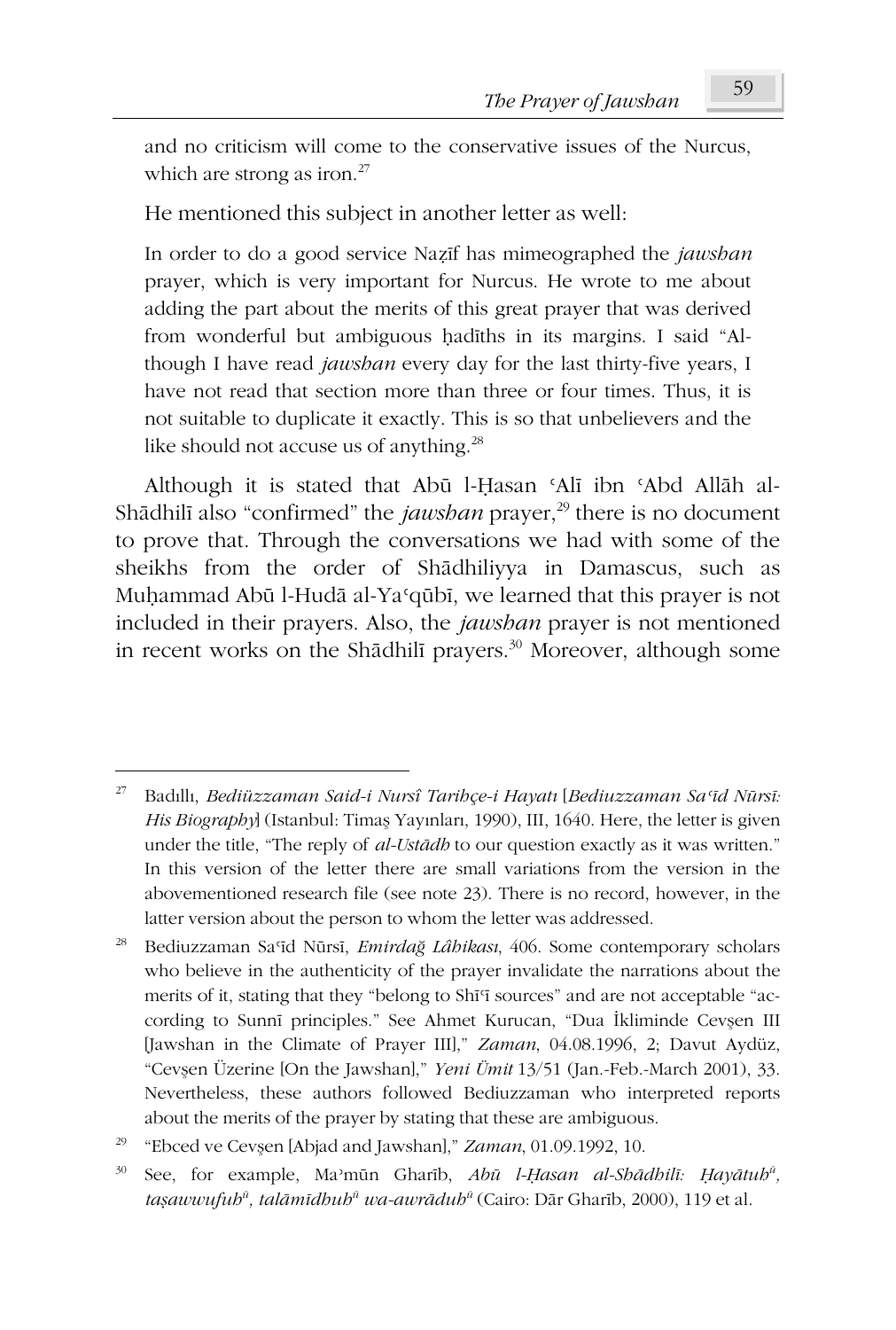claim that al-Ghazzali wrote a commentary for this prayer, $31$  no document confirming this has been found to date.

The most interesting claim on this subject is that this prayer was included in the main Shī'i hadith books, al-Kutub al-arba $a^{32}$  The more astonishing point here is that, the encyclopedia entry referred to by who maintains this claim as the source for his claim states the opposite: no such prayer can be found in these books!<sup>33</sup>

A similar claim was made earlier in an attempt to associate the prayer with Abū Ja'far al-Tūsī (d. 460/1067). Two printed works,  $Du' \bar{a}$ <sup>2</sup> al-jawsban al-kabīr (Lucknow, 1288 H., with a Persian interlinear translation) and  $Du' \bar{a}$ <sup>3</sup> al-jawsban al-sagbīr (Lucknow, 1288) H., with an Urdu translation), were attributed to this author, who is one of the authors of al-Kutub al-arba $a^{34}$  However, the list of his works provided by himself in his *al-Fibrist* includes no mention of any book that could be related to the *jawsban* prayer.<sup>35</sup> Furthermore, none of the detailed researches on the life and works of al-Tūsī refer to these works.<sup>36</sup> Mohammad Ali Amir-Moezzi notes that attribution of these works to al-Tūsī is incorrect and they were most likely derived from the work of al-Kaf'amī.<sup>37</sup>

<sup>31</sup> See M. Fethullah Gülen, Prizma I[Prism I] (Istanbul: Nil Yayınları, 1997), 151.

<sup>32</sup> See Aydüz, "Cevşen Üzerine," 33. The author later reprinted this article in the beginning of his translation of the great jawshan. See Aydüz, Hizbu Envâri'l-Hakâiki'n-Nûriyye. For this claim see p. i.

<sup>33</sup> See Toprak, "Cevşen," VII, 463.

<sup>34</sup> See M. Hidāyat Husayn, "al-Țūsī Muḥammad ibn al-Hasan ibn 'Alī Abū Ja'far," Urdū Dā'ira-i Ma'ārif-i Islāmiyya, XII, 573-574.

<sup>35</sup> See Abū Ja'far Shaykh al-țā'ifa Muhammad ibn al-Ḥasan al-Țūsī, Fihrist kutub al-Shī'a (eds. Mawlawī 'Abd al-Ḥaqq et al.; Calcutta: n.p., 1853), 285-288.

<sup>36</sup> See, for example, S. Waheed Akhtar, Early Shī'ite Imāmiyyah Thinkers (New Delhi: Ashish Publishing House, 1988). In the section "Shaykh al-Țā'ifah al-Țūsī: Life and Works," fifty works of al-Țūsī are introduced. There is no work related to the jawsban prayer.

<sup>37</sup> Mohammad Ali Amir-Moezzi, "al-Țūsī, Muḥammad b. 'Alī b. al-Ḥasan Abū Dia far," The Encyclopaedia of Islam Second Edition, X, 746. Although Aghā Buzurg al-Țahrānī attributed a work called al-Jawshan al-kabīr to al-Kaf'amī (Āghā Buzurg al-Țahrānī, al-Dharī'a ilā tașānīf al-Shī'a [Beirut: n.p., n.d.], V, 25), he does not mention such a work for al-Tūsī.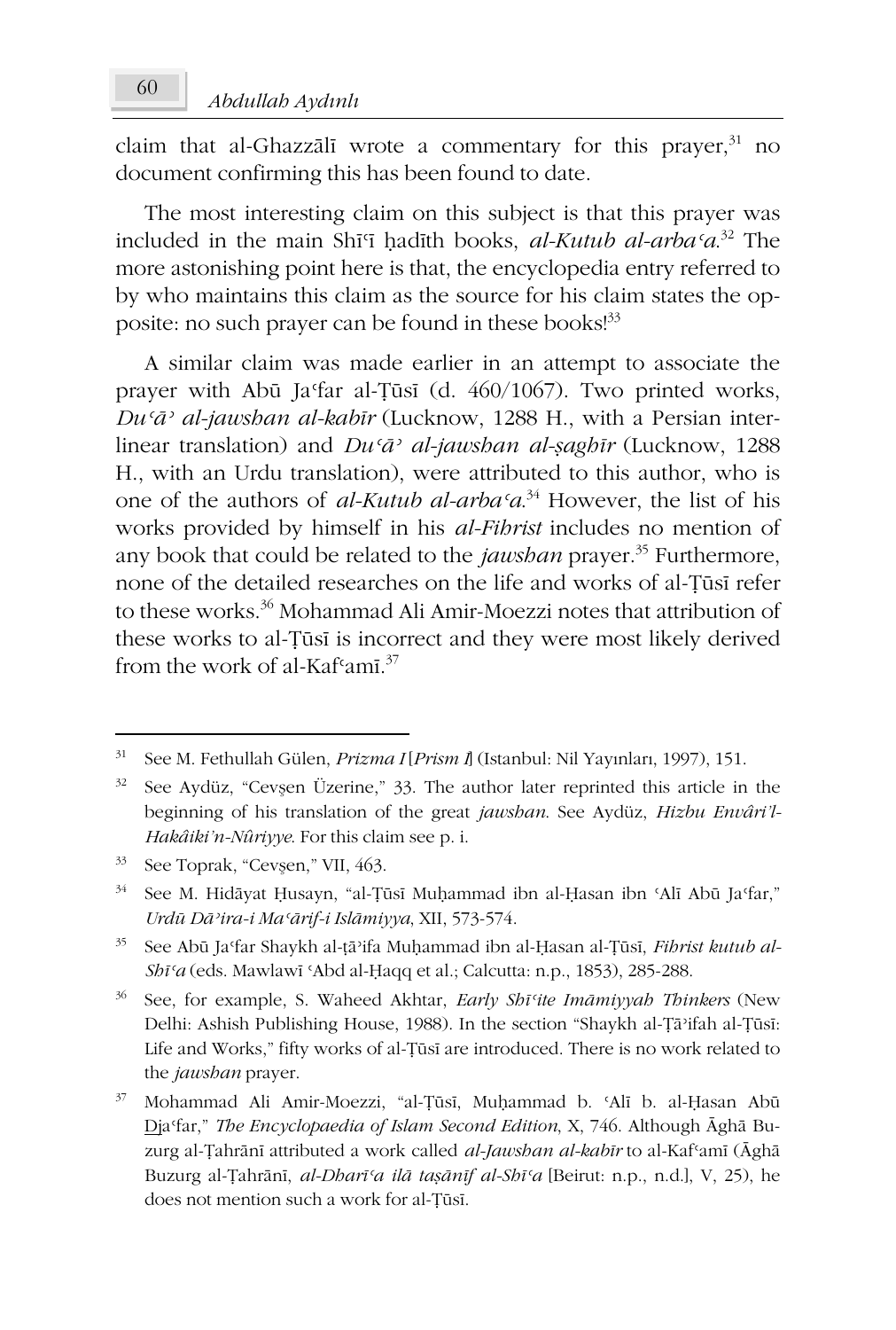The Prayer of Jawshan

In addition, the claim that this prayer "was received from the Prophet by a saintly man through spiritual insight (kashf) in later centuries"<sup>38</sup> has some vague points such as when and to whom this kashf occurred, and what the source of information about the occurrence of this kashf is, a second kashf or a written document, etc., aside from the problem of the authenticity of a hadith acquired through kashf.<sup>39</sup>

# 2. Criticism of the Narration of the Great Jawsban Prayer

## a. The Sanad

As our research indicates, the *jawsban* prayer was first recorded in the prayer book, Mubaj al-da'awāt, of the Shī'i author 'Alī ibn Țăwūs al-Hilli, who died in 664/1265. However, this is not identical with the famous prayer of the great *jawsban*, although the reason of occurrence for both is the same according to another report. The great jawshan can be first seen in a prayer book by another Shi<sup>1</sup> author, al-Kaf'amī, who died in 905/1499. Later, the prayer appears in a Sunnī scholar's, al-Gumushkhānawī's, book. Thus, we can say that the great *jawsban* appeared after al-Hilli.

The *sanad* of the prayer mentioned in the books by al-Kaf'ami and al-Gumushkhānawī ends near the beginning or middle of the second/eighth century. This indicates a time gap of almost seven cen-

<sup>38</sup> "Fasıldan Fasıla - Cevşen," 7; Gülen, Prizma I, 150.

Sufis believe that knowledge gained through kashf is valid. But, sometimes this knowledge can be contradictory; this alone shows that this means of knowledge cannot be accurate. However, the following incident of al-Imām al-Rabbānī is given as an important basis to establish the accuracy of this method: It is said that al-Imām al-Rabbānī had doubts that mu'awwidhatayn (the sūras of al-Falaq and al-Nās) were actually part of the Qur'ān and stopped reciting them in his prayers; he later attained through kashf that they were from the Qur'an and stopped this practice. (See "Fasıldan Fasıla - Cevşen," 7; Gülen, Prizma I, 149). This incident, while trying to establish *kashf*, is of a nature that casts a shadow on the Qur'an's being wholly and exactly *mutawatir*. For this reason, even if there is such an incident, narrating it as a proof is extremely serious. About the value of knowledge attained by kashf, see Süleyman Uludağ, "Keşf [Kashf]," Türkiye Diyanet Vakfı İslâm Ansiklopedisi (DİA) [Turkish Religious Foundation Encyclopedia of Islam], XXV, 315-316; Seyit Avcı, Sûfilerin Hadis Anlayışı - Bursevî Örneği - [Sufis' Understanding of Hadīth - The Case of al-Būrsawī - (Istanbul: Ensar Yayıncılık, 2004), 137-171.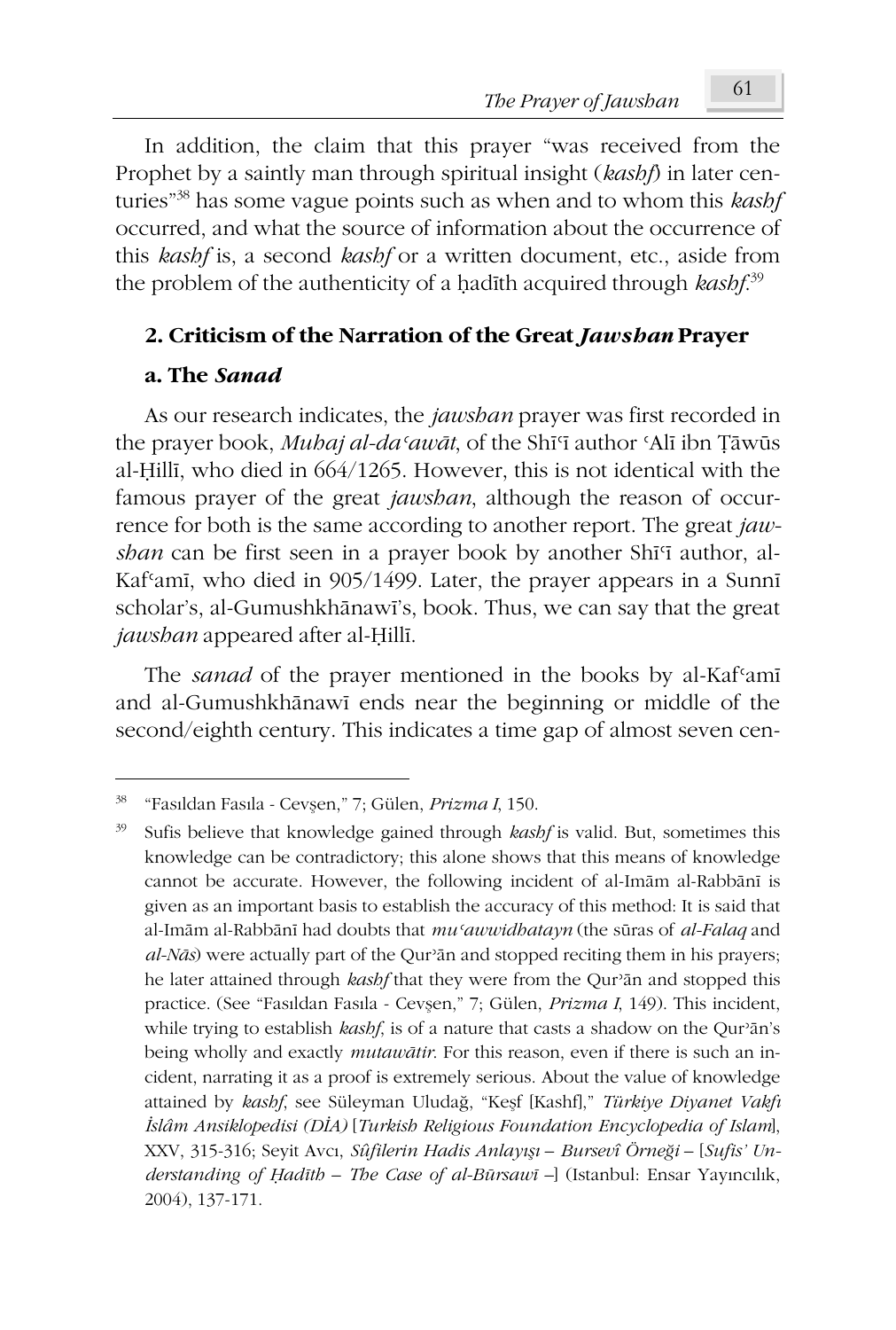turies between the last narrator in the chain and its first appearance in a written document. In this case, this suspended chain of narration should have no scientific value for both Sunnis and Shi'is. Therefore, stating that this prayer "has come to us through the Shi'i imams" would be inaccurate<sup>40</sup> given this chain of narration.<sup>41</sup> In other words, the problem is not that this prayer came through the Shi<sup>T</sup> imams but rather that it did not.<sup>42</sup> If the prayer's coming through the Shī<sup>q</sup> imams was definite, then its validity would not be a problem because the imams of *Abl al-bayt*, in particular those mentioned in the *sanad* of this prayer, Mūsā ibn Ja'far al-Kāzim (d. 183/799)<sup>43</sup>, Ja'far al-Şādiq (d.  $148/765)^{44}$  and 'Ali ibn al-Husayn Zayn al-'ābidīn (d. 94/712),<sup>45</sup> are

62

See Toprak, "Cevşen," 463; Gülen, Prizma I, 149; Kurucan, "Dua İkliminde Cevşen I," Zaman, 02.08.1996, 2; Aydüz, "Cevşen Üzerine," 33.

Dr. Najafqūlī Habībī, a Shī<sup>c</sup>ī scholar, says that there is no need to investigate the sanad of the jawshan because the jawshan consists of some Qur'anic verses, as well as reports and prayers whose authenticity was approved; Najafqūlī Ḥabībī, "Muqaddimat al-Mușaḥḥīḥ [Editor's Introduction]," in Mullā Asrār Hādī ibn Mahdī Sabzawārī, Sharh al-asmā<sup>,</sup> (Sharh du'ā<sup>,</sup> al-jawshan al-kabīr) (ed. Najafqūlī Ḥabībī; Tehran: Dānishgāh-i Țahrān, 1993), 7.

 $42-$ During our research on Shi<sup>c</sup>i literature, we found the book, Kasr al-sanam of Āvat Allāh al-Barga<sup>c</sup>i who is a Shī<sup>c</sup>i scholar, but has some criticisms against the Shīsa and who is known to have caused heated discussions with his books. In this book, the author criticizes some of the hadiths found in one of the most trusted Shī'ī hadīth books, al-Kāfī of al-Kulaynī. One of these criticisms is about the narration of the jawshan prayer; see Ayat Allāh al-Uzmā Abū l-Fadl ibn al-Ridā al-Barqa'i, Kasr al-şanam (trans. from Persian to Arabic 'Abd al-Raḥīm Mullāzāda al-Ballūshī; Beirut: Dār al-Bayāriq, 1998), 113. Furthermore, in some Shī'ī fatwā books, it is stated in response to questions about the *jawsban* prayer that it is unfounded.

<sup>43</sup> He is "trustworthy, devout person," whose hadith reports are included in Sunans of al-Tirmidhī and Ibn Māja; see Abū l-Fadl Ibn Hajar Shihāb al-Dīn Ahmad ibn 'Alī al-'Asqalānī, Taqrīb al-Tahdhīb (eds. 'Abd al-Wahhāb 'Abd al-Latīf et al.; 2<sup>nd</sup> ed., Beirut: Dār al-Ma'rifa, 1975), II, 282.

 $44-$ He is "trustworthy, *faqib*, imam" whose reports are included in al-Bukhari's al-Adab al-mufrad, Muslim's Sahīh, and the four Sunans; see Ibn Hajar al-'Asqalānī, Taqrīb al-Tahdhīb, I, 132.

He is "trustworthy, faqib, respected, famous" person, whose reports are included in all the six renowned hadith books; see Ibn Hajar al-'Asqalani, Taqrib al-Tahdhīb, II, 5.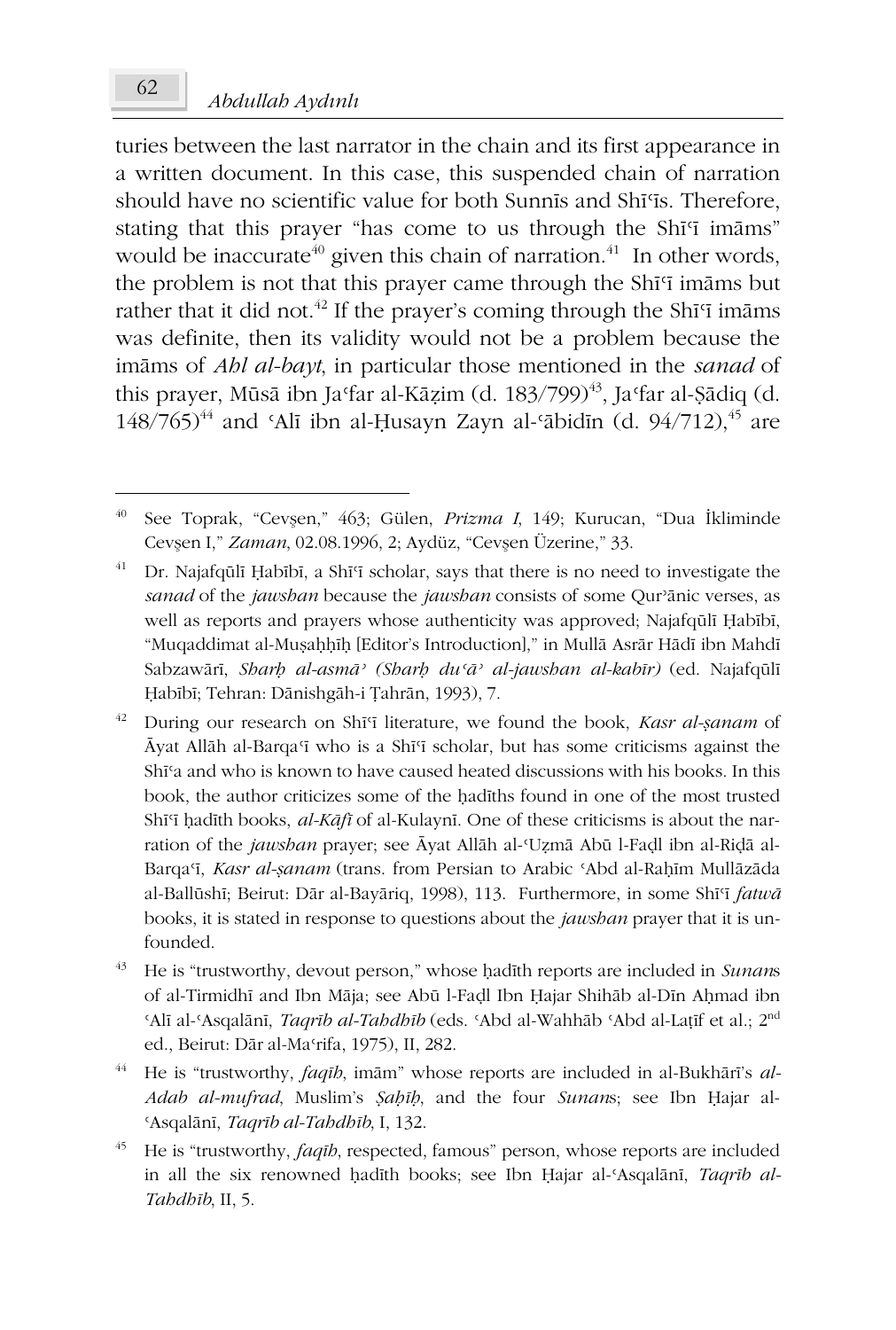scholars whose narrations are included in the Sunni books and who are respected by the Sunnis.

# **b.** The Text

The text of this narration consists of two sections: the merits of the prayer and the prayer itself. We have provided the translation of the initial section above. Overly exaggerated expressions can be seen in this section. In essence, these reveal the actual nature of the prayer, which overshadows even the merits of the great holy books, Prophets and angels.

As for the text of the prayer, it consists of one hundred sections, each including ten names and attributes of Allah, and so, of the demand to be saved from Hell through the recitation of one thousand names and attributes. The text is almost identical in both Sunni and Shī'ī literature, with only minor variations.

Based on the narration mentioned above, some state that the prayer is a revelation<sup>46</sup> from Allah and not a human invention. Others claim that it is "full of prophetic statements as a truth that does not remain hidden to those who are talented in recognizing the words and statements of the Prophet himself."47

When the text of the prayer is compared to the verses of the Qur'an, especially the ones including prayers, the stark difference between the two can be detected immediately. The expressions of the prayers in the Our'an are clear, short and without a rhymed style, whereas the statements in the *jawsban* are long, complicated and of a rhymed style. The comparison between their contents also reveals many differences. While in the jawsban prayer, the only wanted thing by reciting the names of Allah is to be saved from hellfire, the prayers in the Qur'an have also desires regarding this world as well as hereafter such as paradise of  $al-na<sup>48</sup>$  paradises of  $adn<sup>49</sup>$  a mansion from the paradise,<sup>50</sup> bounty,<sup>51</sup> being united with the right-

<sup>46</sup> Simsek, Risâle-i Nûr Işığında Cevşen Meâli, X.

<sup>47</sup> "Fasıldan Fasıla - Cevşen," 7; Gülen, Prizma I, 148.

<sup>48</sup> Q 26:85.

<sup>49</sup> Q 40:8.

<sup>50</sup> Q 66:11.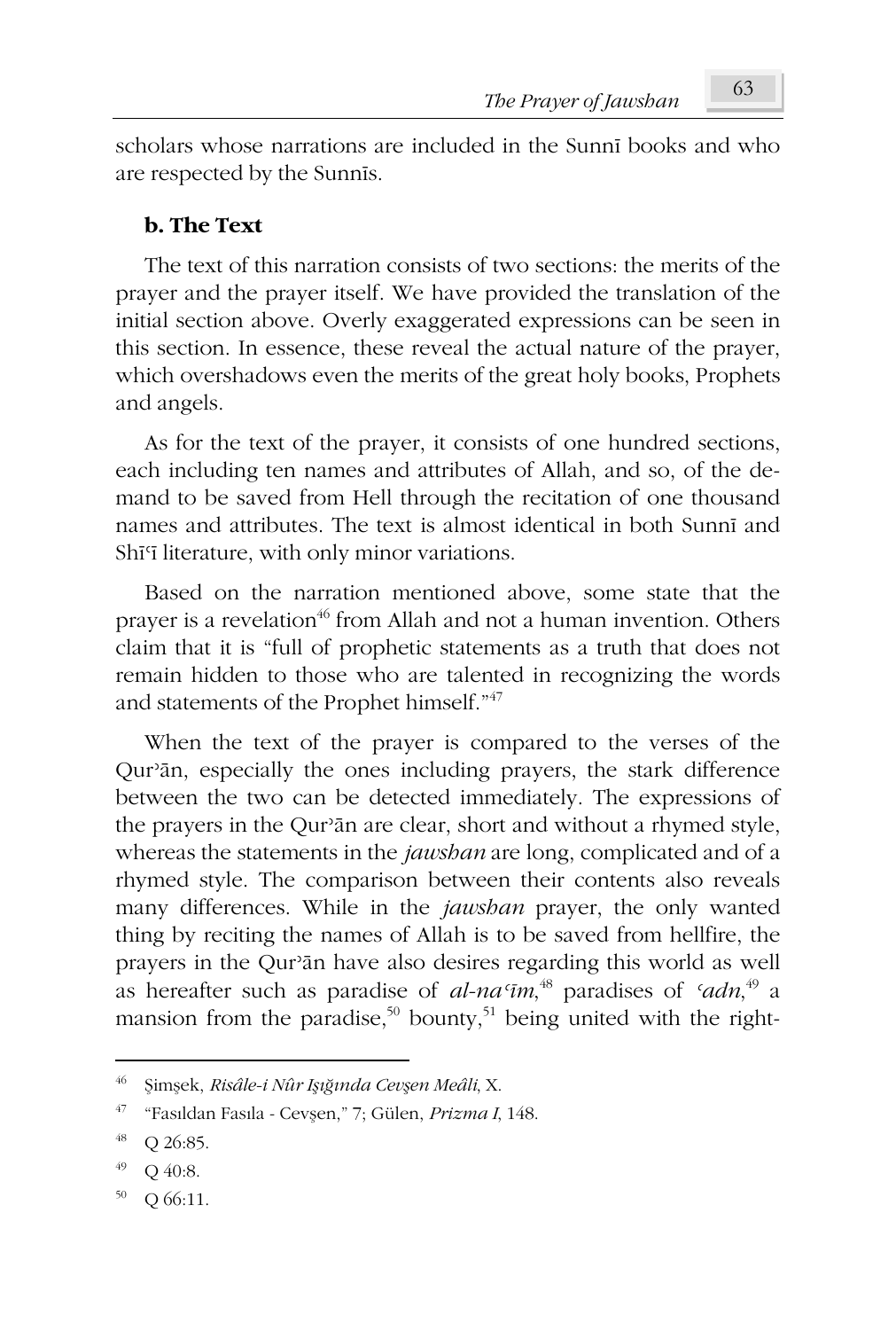eous people<sup>52</sup> etc. Accordingly, it is hard to explain how reading this prayer which is only devoted to be saved from hell can equal reading all four of the holy books?

The same conclusion can be reached when a comparison is made between this prayer and the prayers of the Prophet in respected hadīth books. The Prophet did not favor florid expressions in his prayers. In the same context, it is narrated that the Prophet did not like such these florid rhymed statements, and his companions avoided them.<sup>53</sup> Furthermore, some scholars contend that the "people who transgress in their prayers<sup>"54</sup> described in some hadiths are the ones who strive to make prayers in such a fashion.<sup>55</sup>

The subject should be also examined from a historical standpoint. According to the narrations, the prayer is connected to a historical event and is a gift for all Muslims in the difficult times. If so, the Muslims who have encountered similar occasions in the course of time should have commonly used this prayer. However during these events the prayer has never been a topic of discussion, and all Muslims, no matter whether they are Sunni or Shi'i, have not been aware of this prayer.<sup>56</sup> Such a situation seems almost impossible to happen.

<sup>51</sup> Q 2:201; Q 7:156.

<sup>52</sup> Q 12:101; Q 26:83.

<sup>53</sup> al-Bukhārī, "Da'awāt," 20. During the pre-Islamic period, the Arabs made such prayers of rhymed style and believed that these would most probably be accepted (Abū Bakr Aḥmad ibn al-Ḥusayn ibn 'Alī al-Bayhaqī, Dalā'il al-nubuwwa (ed. 'Abd al-Mu'țī Qal'ajī; Beirut: Dār al-Kutub al-'Ilmiyya, 1985), I, 96-97.

<sup>54</sup> Ahmad ibn Ḥanbal, I, 172, 183; Abū Dāwūd, "Țahāra," 45, "Witr," 23; Ibn Māja, "Du'ā'," 12.

<sup>55</sup> Zayn al-Dīn Muḥammad 'Abd al-Ra'ūf ibn Tāj al-'ārifīn al-Munāwī, Fayd al-qadīr sharb al-Jāmi<sup>c</sup> al-șaghīr (Cairo: Mușțafă Muhammad, 1938), IV, 130; Abū Ḥāmid Muḥammad ibn Muḥammad al-Ghazzālī, Ihyā<sup>, c</sup>ulūm al-dīn (Cairo: n.p., 1957), I, 308. Al-Ghazzālī narrates such an interpretation but adds that it is better to interpret this as one that goes beyond the known prayers.

<sup>56</sup> Umit Simsek says that: "it is unfortunately not possible to say that the jawshan has received the attention it deserves by Muslims since the Prophet's time, despite its great value and importance;" see his Risâle-i Nûr Işığında Cevşen Meâli, XII. But it would be more accurate to say that this prayer "has not received any attention" rather than saying "it has not received the attention it deserves."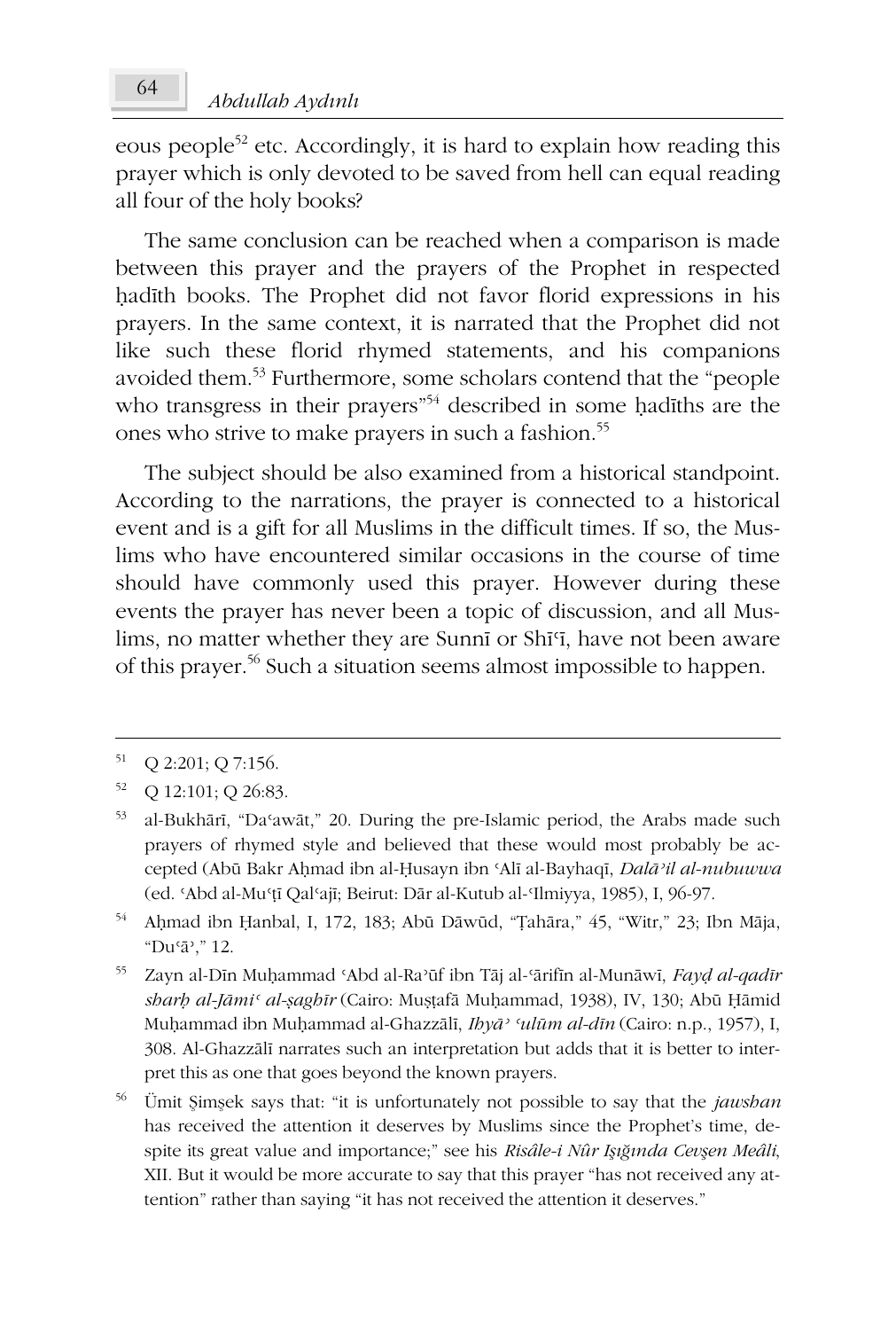It could be noted here that this prayer includes a sense of human "composition." The rich prayer tradition found in the Shi<sup>T</sup> circles has such many long examples with rhymed style.<sup>57</sup>

### Conclusion

Beyond those who "believe" in the prayer's authenticity, it could be said that the prayer has no connection to the Prophet. This prayer likely appeared first in Shī<sup>c</sup>i circles. Over time, it was associated with the Prophet, and then introduced to the Sunni world. This prayer seems to be an attempt for fabrication of hadith  $(wad)$  as the probably longest example in Islamic history. The great *jawsban* which appeared for the first time in the book of a  $9<sup>th</sup>/15<sup>th</sup>$  century Sh<sub>15</sub> author in Islam's lenghty history, has been unknown to thousands of scholars of tafsīr, hadīth, figh, kalām, as well as Sufis and historians except for two late scholars, al-Gumushkhānawī and Bediuzzaman who most likely took it from the former, in the Sunni world. Therefore, great caution must be employed when attributing to the Prophet himself such a prayer on which a premium has been put in later times.

### **REFERENCES**

- Akhtar, S. Waheed, *Early Shi<sup>c</sup>ite Imāmiyyah Thinkers* (New Delhi: Ashish Publishing House, 1988).
- Amir-Moezzi, Mohammad Ali, "al-Țūsī, Muḥammad b. 'Alī b. al-Ḥasan Abū Dia far," The Encyclopaedia of Islam Second Edition, X, 745-746.
- al-'Asqalānī, Abū l-Fadl Ibn Ḥajar Shihāb al-Dīn, al-Ișāba fī tamyīz alsabāba, 8 vols., (ed. 'Alī Muhammad al-Bījāwī; Cairo: Dār Nahdat Misr, 1972).
	- Taqrīb al-Tahdhīb, 2 vols., (eds. 'Abd al-Wahhāb 'Abd al-Laṭīf et al.; 2<sup>nd</sup> ed., Beirut: Dār al-Ma<sup>c</sup>rifa, 1975).
- Avcı, Seyit, Sûfilerin Hadis Anlayışı Bursevî Örneği [Sufis' Understanding of Hadīth - The Case of al-Būrsawī - (Istanbul: Ensar Yayıncılık, 2004).
- Aydüz, Davut, "Cevsen Üzerine [On the Jawshan]," Yeni Ümit 13/51 (Jan.-Feb.-March 2001), 32-37.

For examples see al-Hilli's Mubaj al-da'awāt.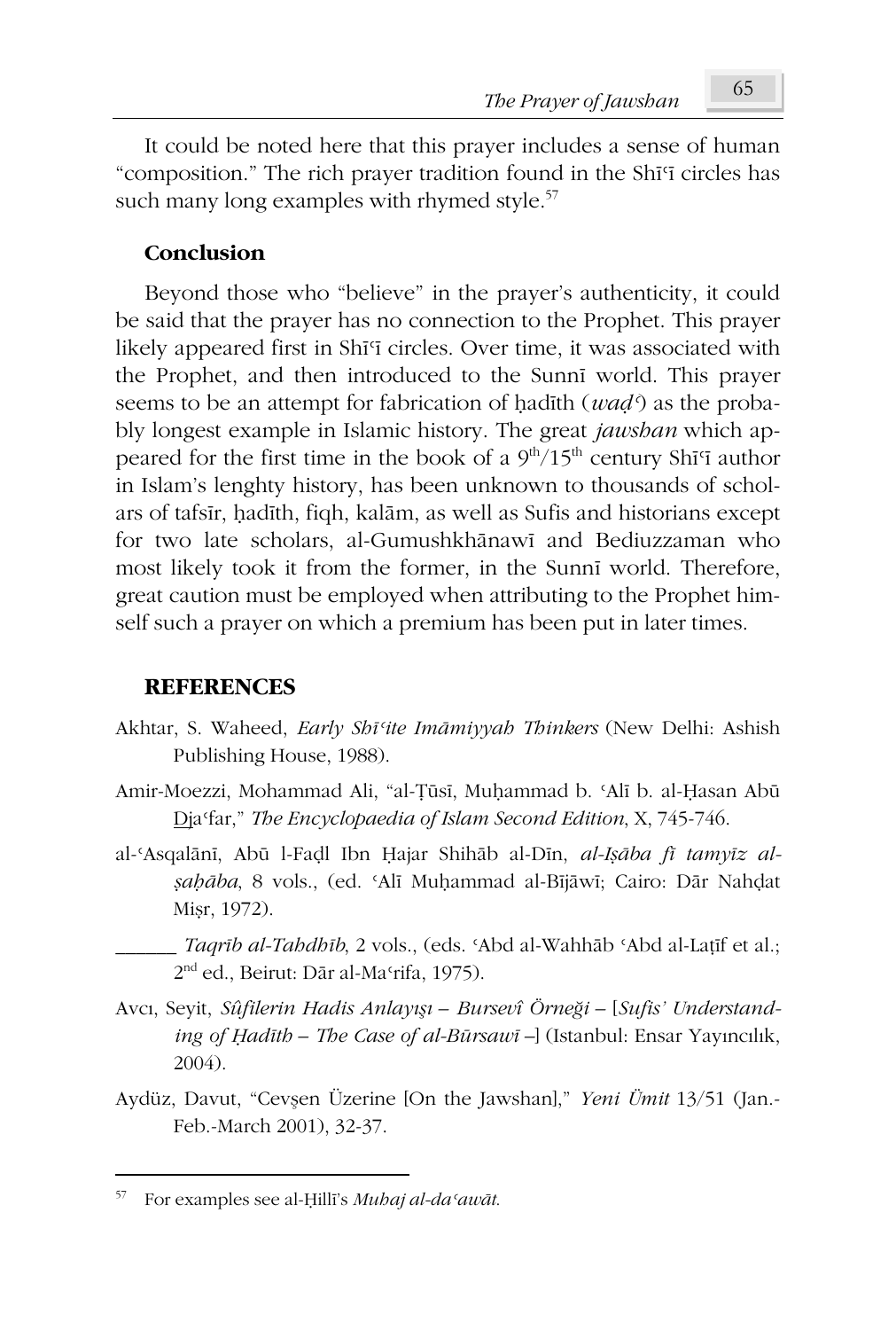- Hizbu Envâri'l-Hakâiki'n-Nûriyye: Büyük Cevşen ve Meali [Hizb anwār al-bagā'ig al-nūriyya: The Great Jawshan and Its Turkish Translation] (Istanbul: Define Yayınları, 2010).
- Badıllı. Abdülkadir. Bediüzzaman Said-i Nursî Tarihce-i Havatı [Bediuzzaman Sa'īd Nūrsī: His Biography], 3 vols., (Istanbul: Timas Yayınları, 1990).
	- \_ Risale-i Nûr'un Kudsî Kaynakları [The Divine Sources of Risāla-i Nūr] (Istanbul: Envar Neşriyat, 1992).
- al-Bayhaqi, Abū Bakr Ahmad ibn al-Husayn ibn 'Ali, Dalā'il al-nubuwwa, 7 vols., (ed. 'Abd al-Mu'tī Qal'ajī; Beirut: Dār al-Kutub al-'Ilmiyya,  $1985$ ).
- Bediuzzaman Sa'id Nūrsī, Emirdağ Lâhikası (Istanbul: Nesil Matbaacılık,  $2004$ ).
	- \_ Mesnevî-i Nûriye (Türkçe Çeviri) [Mathnawī-i Nūriyya (Turkish Translation)] (trans. Abdülmecid Nursi; Istanbul: Osman Yalçın Matbaasi, 1958).
- Sözler [The Words] (Istanbul: Sinan Matbaası, 1958).
- *Suâlar* [*The Rays*] (Istanbul: Celtüt Matbaası, 1960).
- Demirel, Muhsin, Evrâd-ı Nuriye (Istanbul: İnşirah İslamî Araştırmalar Merkezi, 1997).
- "Ebced ve Cevsen [Abjad and Jawshan]," Zaman, 01.09.1992, 10.
- "Fasıldan Fasıla Cevşen," Zaman, 20.04.1994, 7.
- Gharib, Ma'mūn, Abū l-Hasan al-Shādhilī: Hayātuh<sup>a</sup>, tasawwufuh<sup>a</sup>, talā $midbub$ <sup> $\bar{u}$ </sup> wa-awrādu $b^{\bar{u}}$  (Cairo: Dār Gharīb, 2000).
- al-Ghazzālī, Abū Ḥāmid Muḥammad ibn Muḥammad, Ibyā<sup>, c</sup>ulūm al-dīn, 4 vols., (Cairo: n.p., 1957).
- al-Gumushkhānawī, Aḥmad Diyā' al-Dīn, Majmū'at al-aḥzāb, 3 vols., (n.p.,  $n.d.$ ).
- Gülen, M. Fethullah, *Prizma I* [*Prism I*] (Istanbul: Nil Yayınları, 1997).
- Habībī, Najafqūlī, "Muqaddimat al-Muşahhīh [Editor's Introduction]," in Mullā Asrār Hādī ibn Mahdī Sabzawārī, Sharh al-asmā<sup>,</sup> (Sharh du'ā<sup>,</sup> al-jawshan al-kabīr) (ed. Najafqūlī Ḥabībī; Tehran: Dānishgāh-i Tahrān, 1993).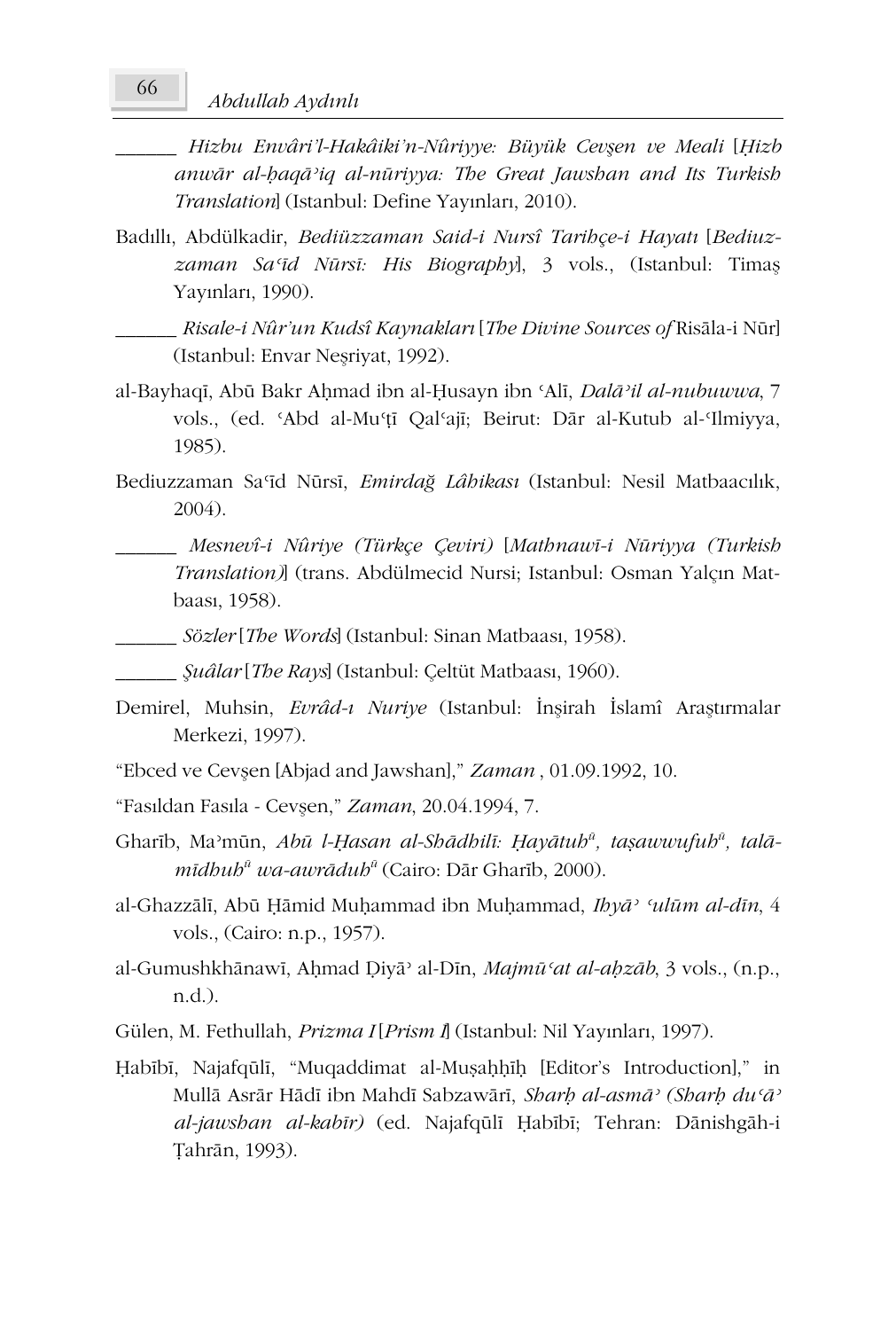- Hatip, Abdülaziz, Kur'an ve Hikmet Isığında Cevsen Serbi [The Commentary of Jawshan in the Light of the Qur'ān and Hikma] (Istanbul: Nesil Yayınları, 2009).
- al-Hillī, al-Savvid 'Alī ibn Tāwūs, Mubai al-da'awāt (Oum: Dār al-Dhakhā'ir,  $1990$
- Husayn, M. Hidāyat, "al-Țūsī Muhammad ibn al-Ḥasan ibn 'Alī Abū Ja'far," Urdū Dā'ira-i Ma'ārif-i Islāmiyya (Lahore: Dānishgāh-i Panjāb, 1973), XII, 573-574.
- Ibn Manzūr, Abū l-Fadl Muhammad ibn Mukarram ibn 'Alī, Lisān al-'Arab, 18 vols., (eds. Amin Muhammad 'Abd al-Wahhāb and Muhammad al-Sādiq al-Ubaydī; Beirut: Dār Ihyā<sup>,</sup> al-Turāth al-Arabī, 1999).
- al-Kaf'amī, Taqī al-Dīn Ibrāhīm ibn 'Alī, *al-Balad al-amīn wa-l-dir' al-basīn* (Tehran: Mu'assasa-i Taḥqīqāt wa-Nashr-i Ma'ārif-i Ahl al-Bayt, 1963).
	- Junnat al-amān al-wāqiya wa-jannat al-aymān al-bāqiya (n.p., n.d.).
		- *al-Misbāb (Misbāb al-Kaf<sup>c</sup>amī)* (2<sup>nd</sup> ed., Qum: Intishārāt-i Radī, 1405).
- Khalīl ibn Ahmad, Abū 'Abd al-Rahmān al-Farāhīdī, Kitāb al-'ayn, 4 vols., (ed. 'Abd al-Hamīd Hindāwī; Beirut: Dār al-Kutub al-'Ilmiyya, 2003).
- Kurucan, Ahmet, "Dua İkliminde Cevşen I [Jawshan in the Climate of Prayer I]," Zaman, 02.08.1996, 2.

"Dua İkliminde Cevsen III," Zaman, 04.08.1996, 2.

- al-Majlisī, Muhammad Bāqir, Bibār al-anwār al-jāmi'a li-durar akbbār ala'imma al-athār, 110 vols., (Beirut: Mu'assasat al-Wafā', 1984).
- Mu<sup>c</sup>īnī, Muḥsin, "Jawshan-i kabīr," Dānishnāma-i Jihān-i Islām (Tehran: Bunyād-i Dā<sup>2</sup>irat al-Ma<sup>c</sup>ārif-i Islāmī, 1386 HS) XI, 368-369.
- al-Munāwī, Zayn al-Dīn Muhammad 'Abd al-Ra'ūf ibn Tāj al-'ārifīn, Fayd alqadīr sharb al-Jāmi<sup>c</sup> al-șaghīr, 6 vols., (Cairo: Mușțafă Muhammad, 1938).
- Simsek, Ümit, Risâle-i Nûr Işığında Cevsen Meâli [The Translation of Jawshan in the Light of Risala-i Nūr] (Istanbul: Zafer Yayınları, 1994).
- al-Țabarsī, Mīrzā Ḥusayn al-Nūrī, Mustadrak al-wasā'il wa-mustanbaț almasā'il, 18 vols. (Qum: Mu'assasat Āl al-Bayt li-Ihyā' al-Turāth, 1987-1988).